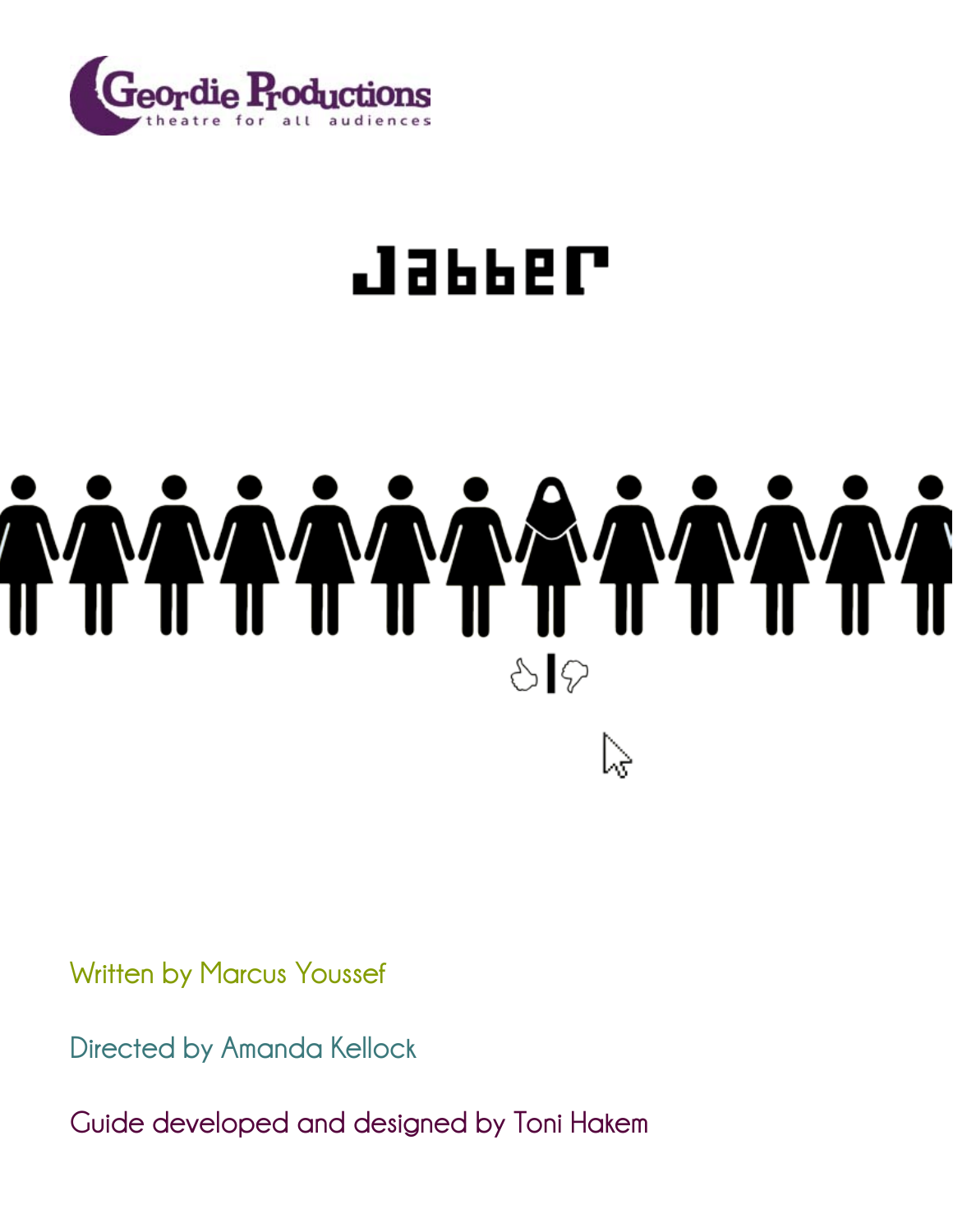## **Director's Notes**

Director's notes are forthcoming and should be available in mid-August. Stay tuned!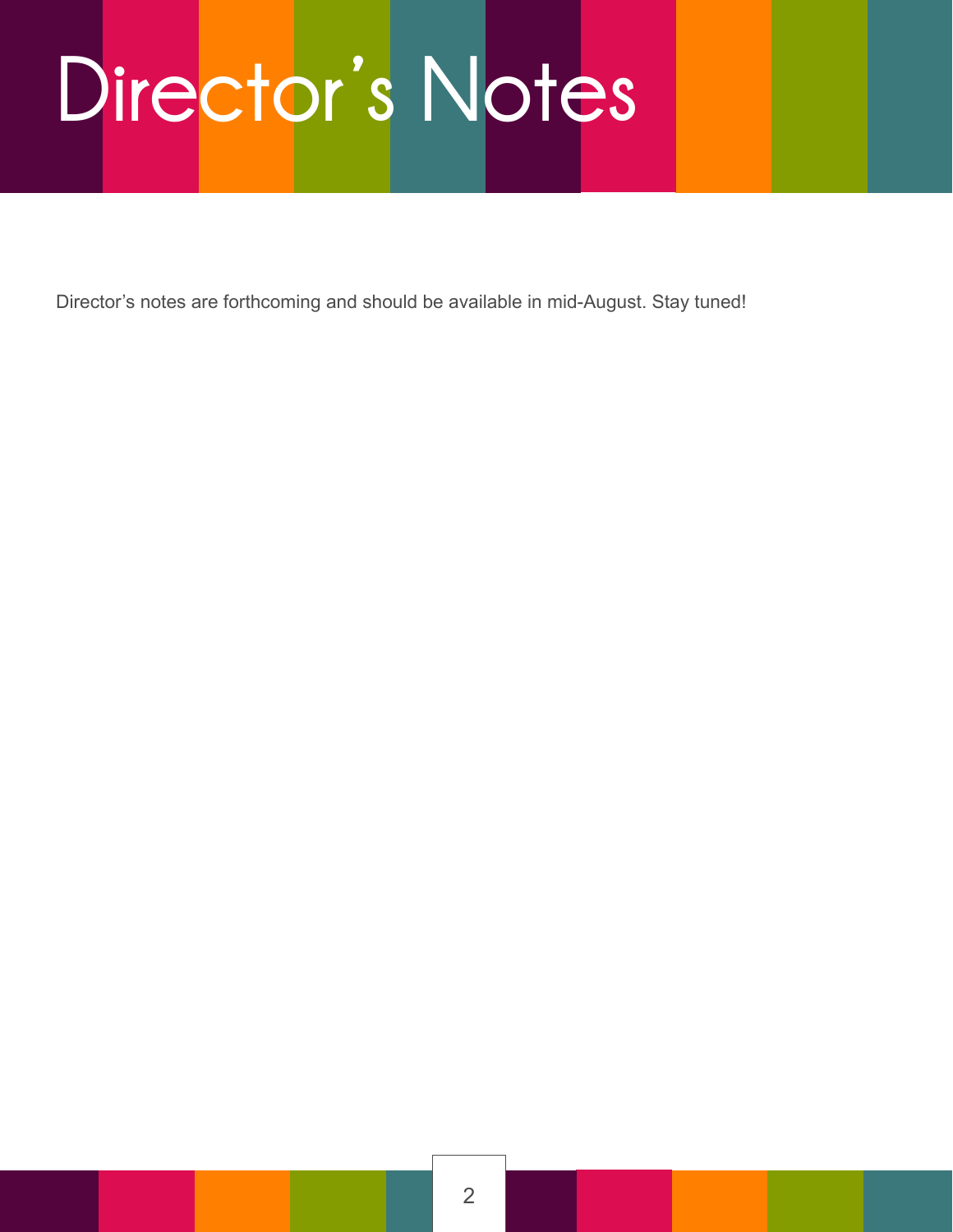## **Table of Contents**

| <b>Jabber Cast and Crew</b>                                                                                          | 5        |
|----------------------------------------------------------------------------------------------------------------------|----------|
| Introducing: Jabber                                                                                                  | 6        |
| Before Jabber<br>Geordie Productions theatre rules and etiquette<br>In the actor's shoes                             | 7<br>8   |
| Jabber: themes and concepts<br>Themes and concepts crossword                                                         | 10       |
| World of differences<br>Stereotypes in action                                                                        | 12       |
| Is the media to blame?<br>Breaking the chain                                                                         | 14       |
| <b>Express projects</b><br>What do you think of when?<br>Three writing pieces                                        | 15       |
| After Jabber<br>What is a Jabber?<br>Analysis: Jorah<br>Analysis: Fatima<br>Themes and concepts independent projects | 16<br>17 |
| What would you do?                                                                                                   | 19       |
| We are the Jabbers                                                                                                   | 20       |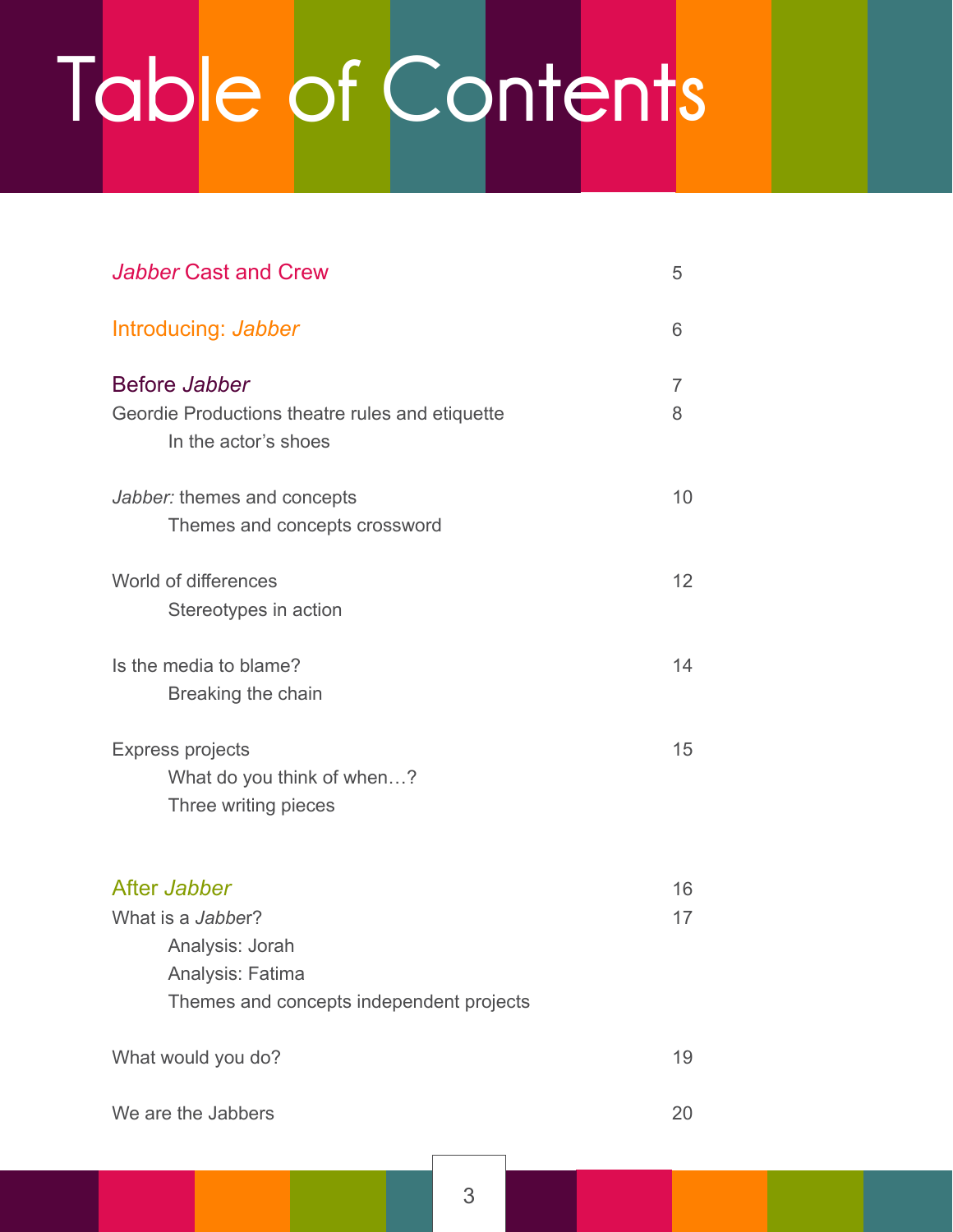| Tolerance and hate                                                                                                                           | 22 |
|----------------------------------------------------------------------------------------------------------------------------------------------|----|
| Educating about abuse                                                                                                                        | 23 |
| The Charter project<br><b>Other Charters?</b>                                                                                                | 24 |
| <b>Express projects</b><br>What happens next?<br>Nature and nurture<br>Opinion essay #1<br>Opinion essay #2<br>Jorah's view<br>Fatima's view | 26 |

[Appendix A 28](#page-27-0)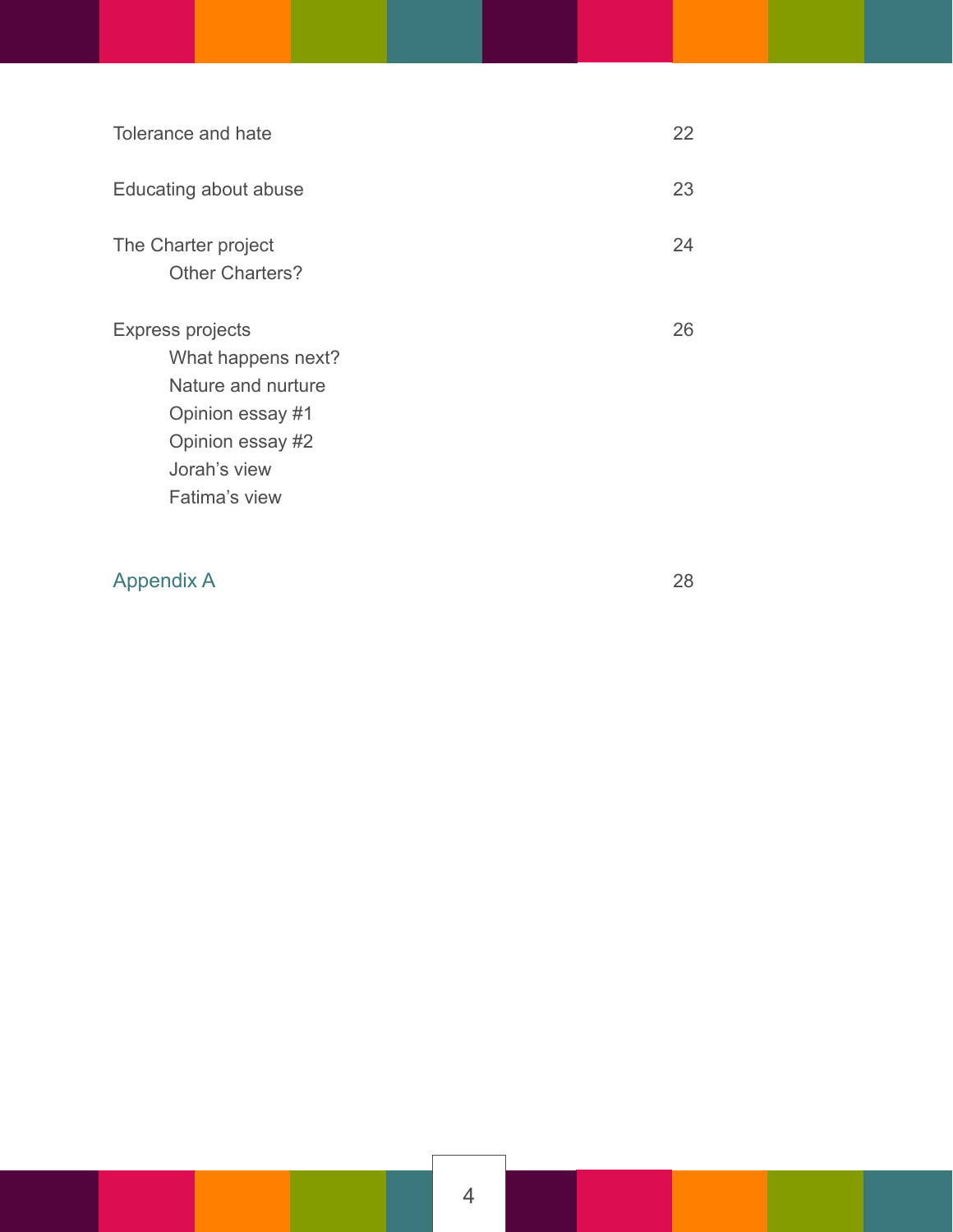## <span id="page-4-0"></span>*Jabber* **Cast and Crew**

Written by Marcus Youssef

Directed by Amanda Kellock

#### Cast

Mariana Tayler

Ian Geldart

David Sklar

#### **Crew**

Set, Props and Costumes - James Lavoie

Production Stage Manager - James Douglas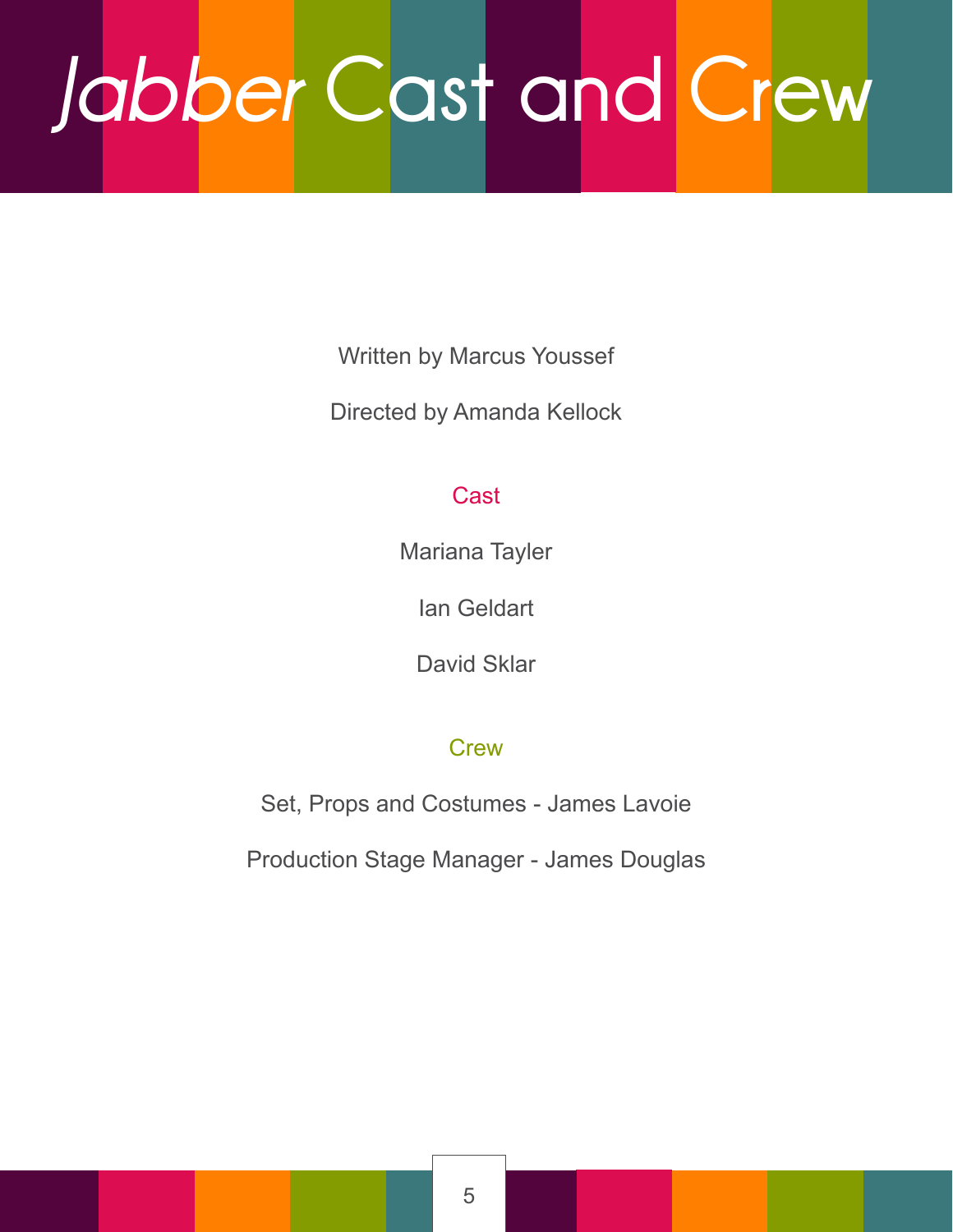## <span id="page-5-0"></span>**Introducing:** *Jabber*

The play *Jabber*, written by playwright Marcus Youssef, is an original work to Geordie Productions. This thought-provoking, comedic, and at times dark play deals with many issues facing teens, and all Canadians, today. Some of the central themes addressed in *Jabber* are: perception, religion, stereotypes, abuse, racism and generosity.

Let's say three actors play out a story that takes place in a Canadian high school. Let's say one of them plays an outgoing Egyptian-born girl who wears a Hijab. Let's say her parents made her change schools recently because of some graffiti that said, "All Muslims must die," and that the guidance counselor at her new school, Mr. E, is doing his best to help her fit in. Let's say that a big part of his advice to her is to stay away from Jorah, a grade 10 guy who has challenges of his own – namely a temper that he inherited from his dad who's in jail for beating up his mom. But let's say that maybe, just maybe, Fatima and Jorah start to, like, like each other…

In *Jabber*, it is appearances, and judgments based on those appearances that are challenged. Some of those judgments arise out of our images of the Middle East, some arise out of our image of working class, teenage anglo boys. All are filtered through the particular cultural laboratory of our schools where, unlike almost anywhere, people of all histories and backgrounds are thrown together, and where young people of all kinds must learn about what they believe in, and how far they are willing to go to defend those beliefs.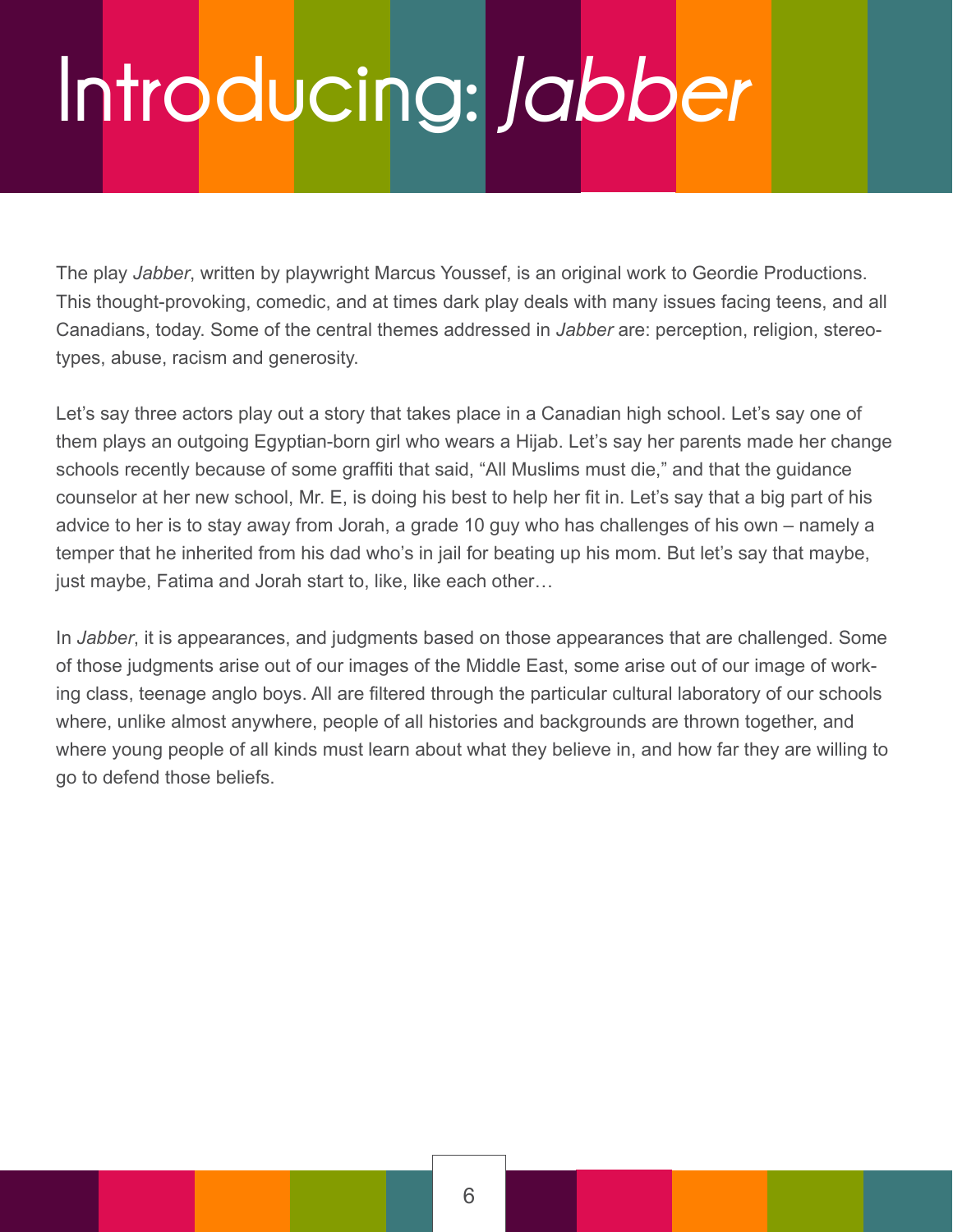## <span id="page-6-0"></span>**Before** *Jabber*

In this **Before** *Jabber* section, students will be introduced to the themes in the play and will begin reflecting upon them. For instance, when discussing stereotypes, students will begin to reflect on how they affect us and how they shape our world view and perceptions. The goal of these activities is for students to understand the themes and to reflect upon them from a personal and world view. How do these themes shape us? Our country? Our world? Our interactions with others?

By reflecting and gaining knowledge on these themes, students will be better prepared for the production of *Jabber* and also for the activities in the **After** *Jabber* section.

Students will be guided in achieving these goals through a variety of activity types including: creative writing, acting, puzzle making, and media use.

#### **Quebec Competencies**

| Cross-Curricular          | $\ast$   | Uses Information                                |
|---------------------------|----------|-------------------------------------------------|
|                           | $\ast$   | <b>Exercises Critical Judgment</b>              |
|                           | $\ast$   | <b>Uses Creativity</b>                          |
|                           | $^\star$ | <b>Communicates Appropriately</b>               |
| Language Arts             | $\ast$   | Produces texts for personal and social purposes |
| <b>Contemporary World</b> | $\ast$   | Takes a position on a contemporary world issue  |
| Drama                     | $\ast$   | Creates dramatic works                          |
|                           | $\ast$   | Performs dramatic works                         |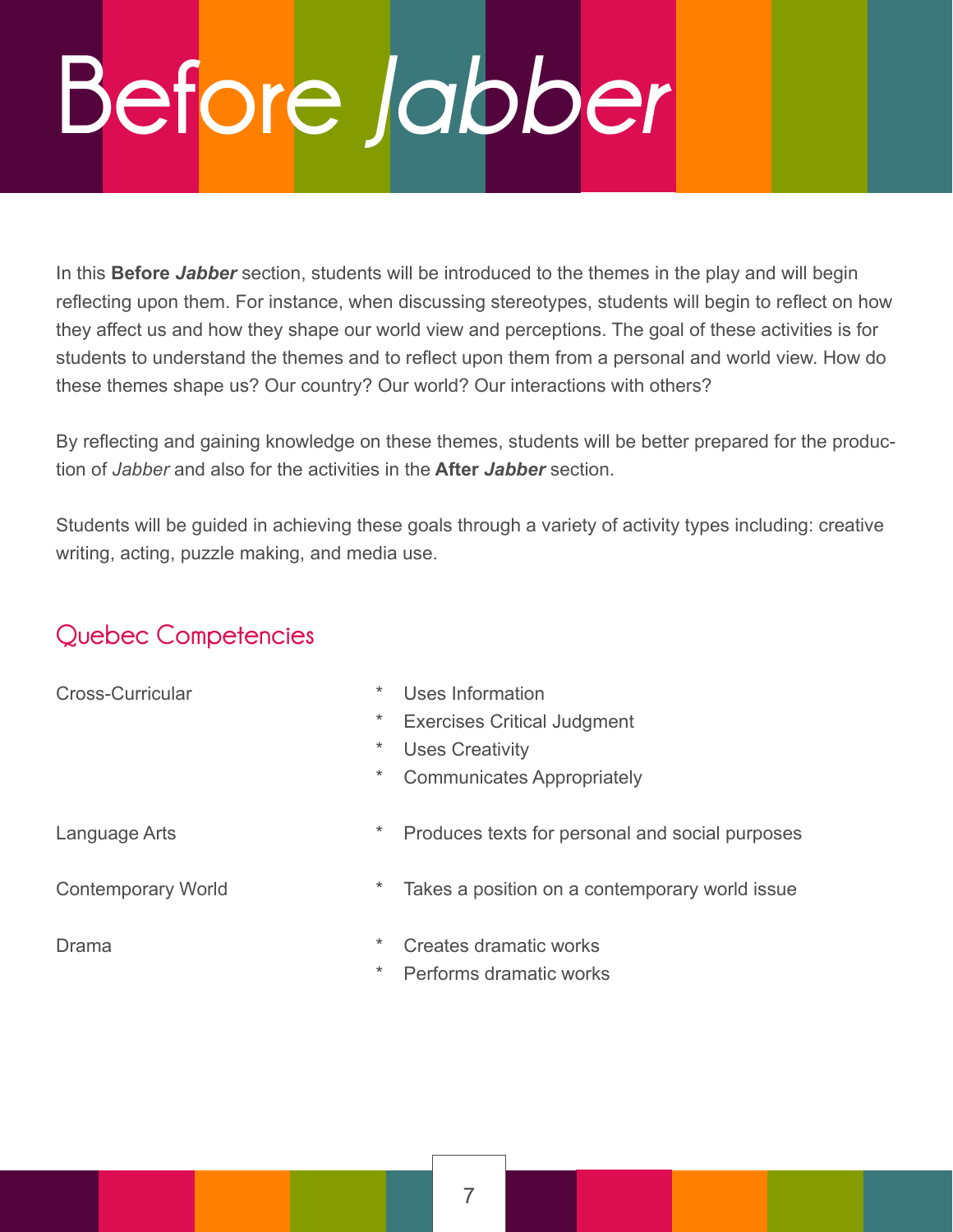#### <span id="page-7-0"></span>**Geordie Productions theatre rules and etiquette**

Before attending the performance of *Jabber*, please discuss theatre etiquette with your students.

Some questions and topics to help the discussion get started:

- » Have they ever attended any live cultural events outside of school?
- » What did they like and dislike about them?
- » Respect for performers during live events
- » No talking or text messaging during the performance.
- » Appropriate audience interaction (clapping, laughing etc…)
- » Staying seated during the performance, and if it is absolutely necessary to get up, to do so in a quiet and respectful manner

Please discuss the following Geordie Productions theatre rules prior to attending the *Jabber* performance.

- \* Because of union rules and safety issues, no cameras, cellphones, video cameras, or other recording devices are permitted during the performance
- \* No food or drink is allowed during the performance.
- \* Please have your students remain seated throughout the performance. If you must take students out of the gym/auditorium, please do so quickly and quietly so as not to disturb others.

#### **In the actor's shoes**

After discussing theatre etiquette with your class, ask students to research real-life instances where audience members have misbehaved and distracted stage actors. How did the actors react?

Begin by asking students to read the following examples and discuss them with your class:

» Patti LuPone was in the middle of singing a song when she noticed an audience member playing with her cellphone. LuPone stopped the orchestra and went on a rant about how rude the behaviour was:.

http://www.lasvegassun.com/blogs/joe-brown/2009/jun/21/patti-lupone-stops-show----time-vegas/

» This article describes a few instances of bad audience behaviour and how to deal with it: http://www.broadwayspotted.com/audience-behavioral-problems/

8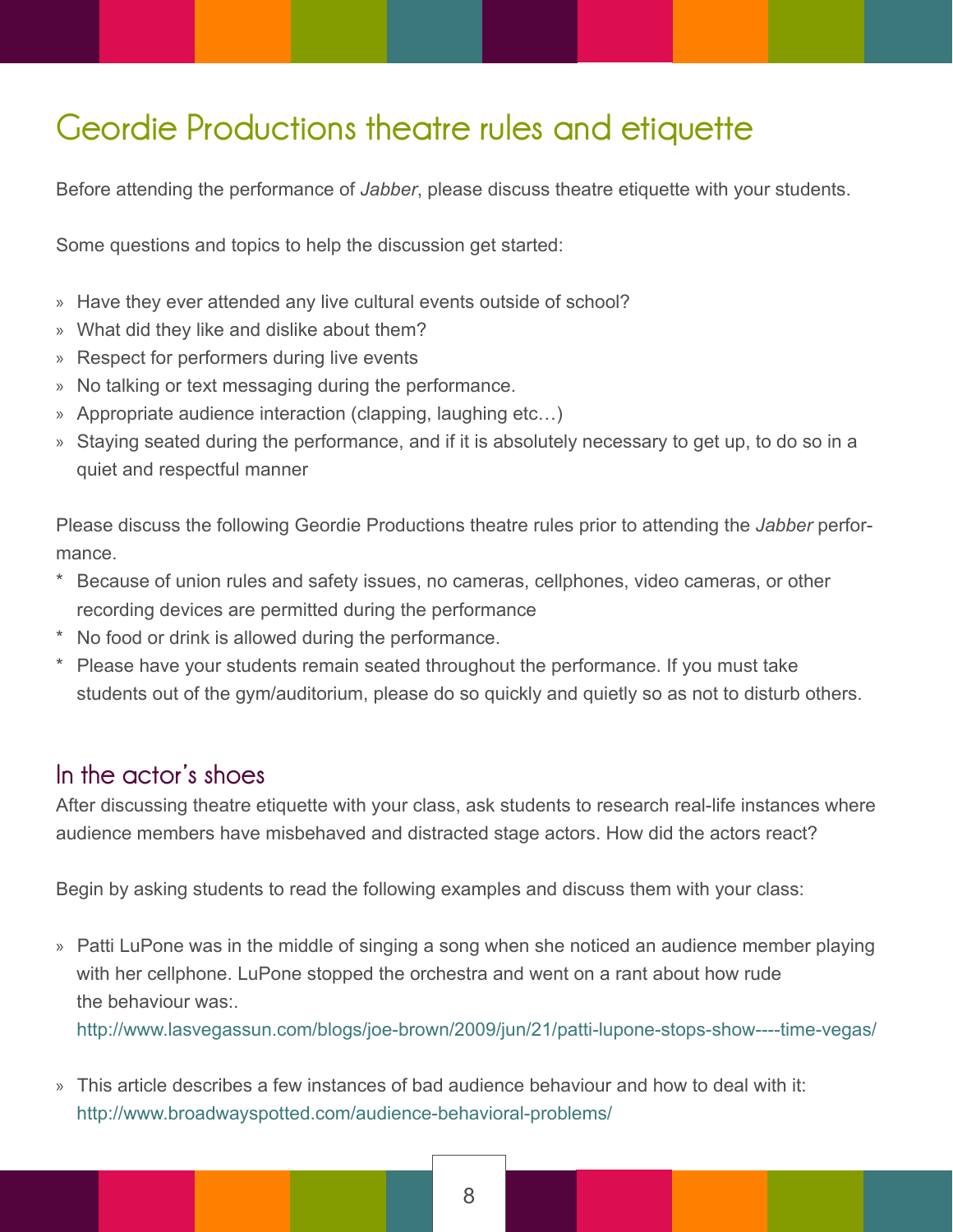With the discussion complete, students will now research real-life instances of bad audience behaviour to find more examples of how actors have dealt with these situations. They will then write a newspaper article (or a blog entry) describing what they would do if they were a stage actor and how they would react to that type of behaviour.

Discuss some of their articles with the class, focusing on effective and non-effective ways to deal with bad audience behaviours.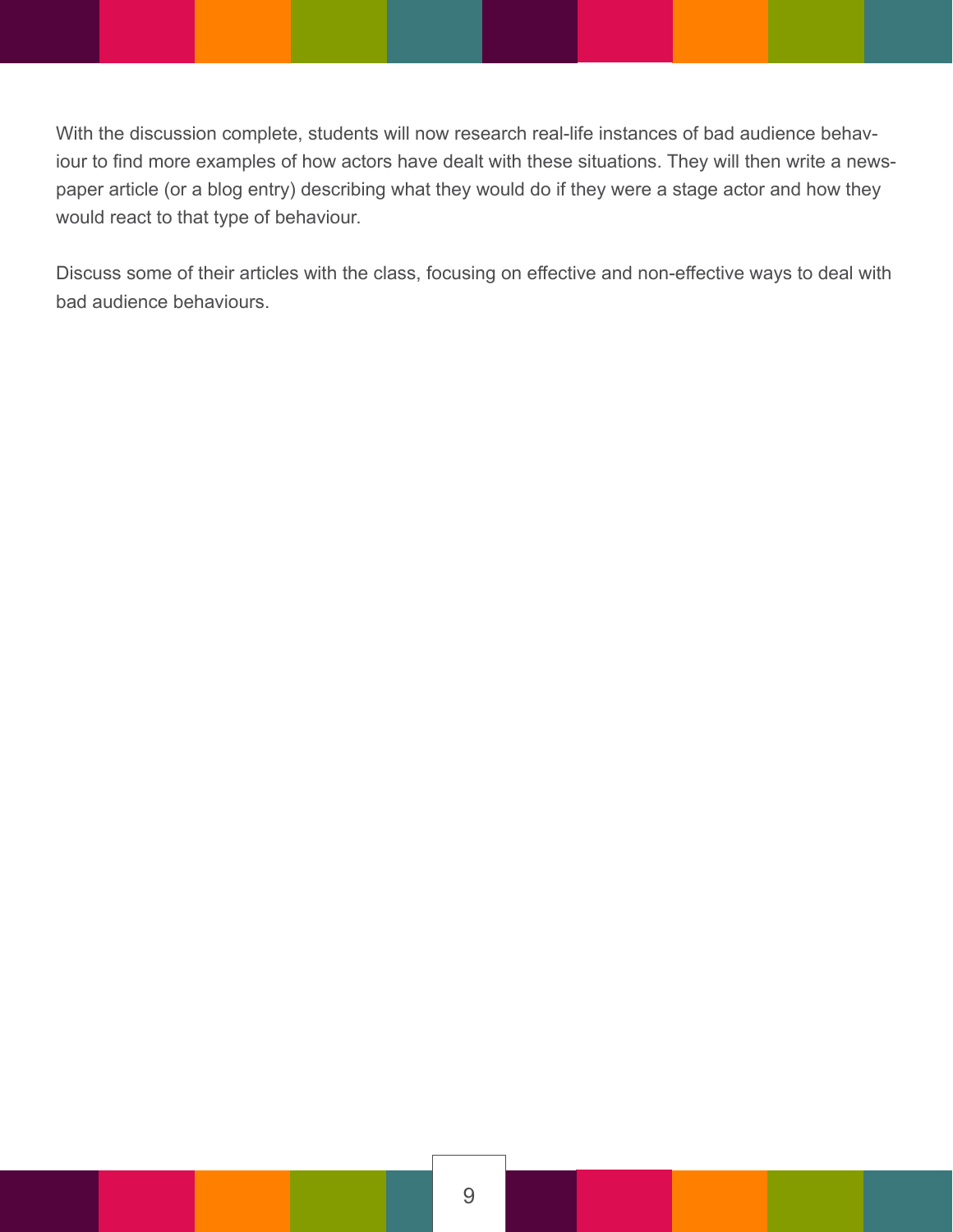#### <span id="page-9-0"></span>*Jabber***: themes and concepts**

As a class discuss the following themes and concepts from *Jabber:*

- **Religion**
- **Hijab**
- **Abuse**
- **Tolerance**
- **Bullying**
- **Fundamentalism**
- Racism
- \* Discrimination
- \* Ethnicity
- \* Diversity
- \* Nature vs. Nurture
- Gender
- **Stereotypes**
- \* Acceptance
- \* Ignorance
- \* Preconceived Notions
- \* Prejudice
- \* Customs (traditional and modern)

You may wish to write these themes and concepts down on a white board or use the handout in **Appendix A** to give to students so that they can make notes on it.

Some questions to help the discussion get started:

- » What is the meaning of the following word? (Ask students to look up the words to get the real definition)
- » Do you agree with that meaning or is it outdated?
- » Can you think of an example of it found in the media?
- » A lot of these terms interrelate, can you provide an example of some that interrelate and how?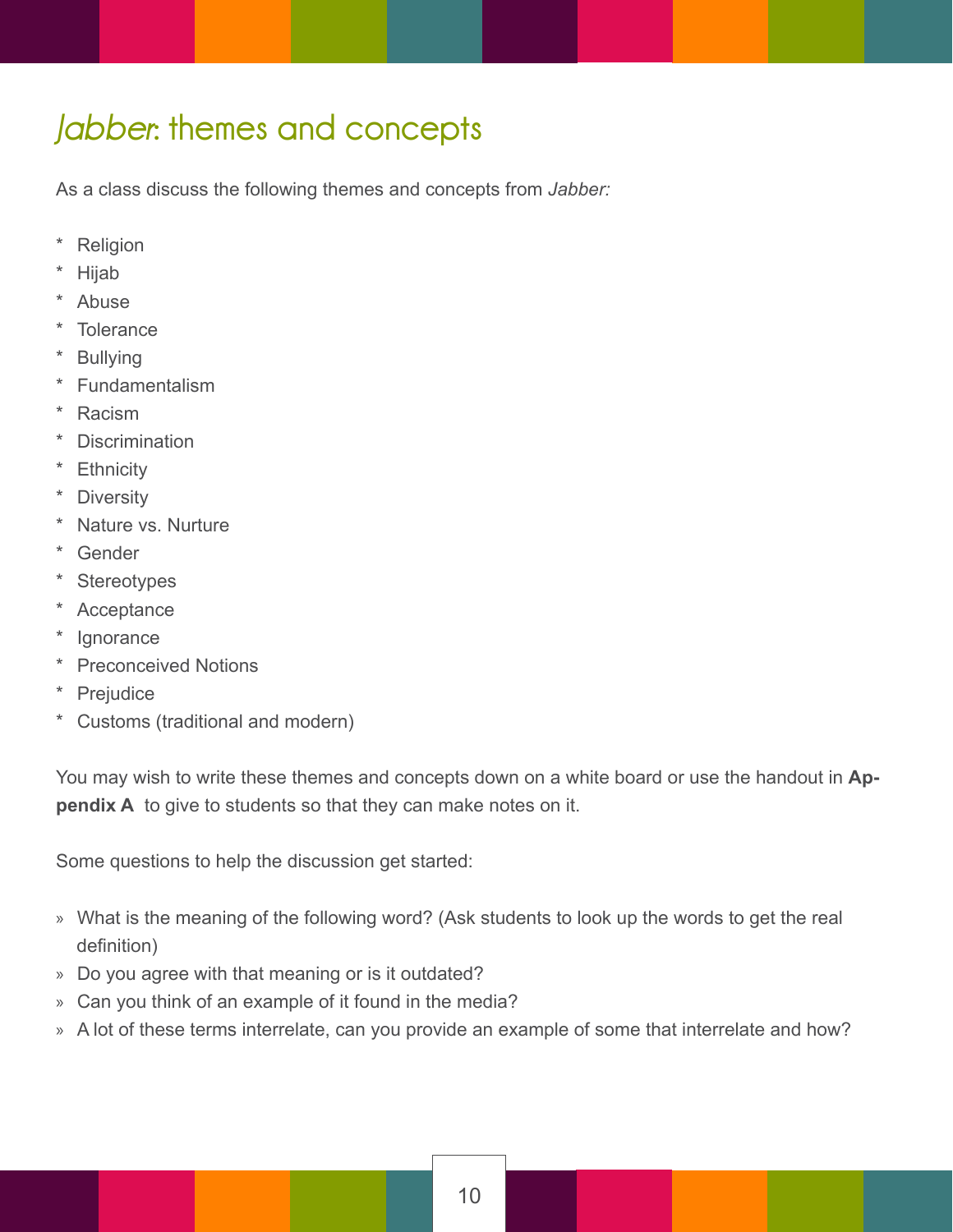#### <span id="page-10-0"></span>**Themes and concepts crossword**

In this activity each student will create a crossword using the *Jabber* themes and concepts as discussed in class. They can add in more words, if they need to, as long as they relate to the main themes and concepts. For instance, religion and hijabs are included in the list, they can add in words that relate, such as: Muslim, Catholic, God, Allah etc…

To begin the activity, remind students to make sure that they have accurate definitions for the themes and concepts they will be using in their crossword.

There are many online tools that will build crosswords; here are two that students may wish to use:

- \* Traditional Crossowrd: http://edhelper.com/crossword.htm
- \* Curvy Words puzzle: http://www.edhelper.com/Curvy\_Words.htm

When their crosswords are complete, you can do multiple activities with them:

- Randomly hand them out for students to complete
- \* Give out a few to small groups and have them discuss which crosswords are effective and which are not, all the while completing them
- \* See who can complete the most accurately during a timed period
- Discuss with students if creating the crosswords helped them to gain a better understanding of the themes and concepts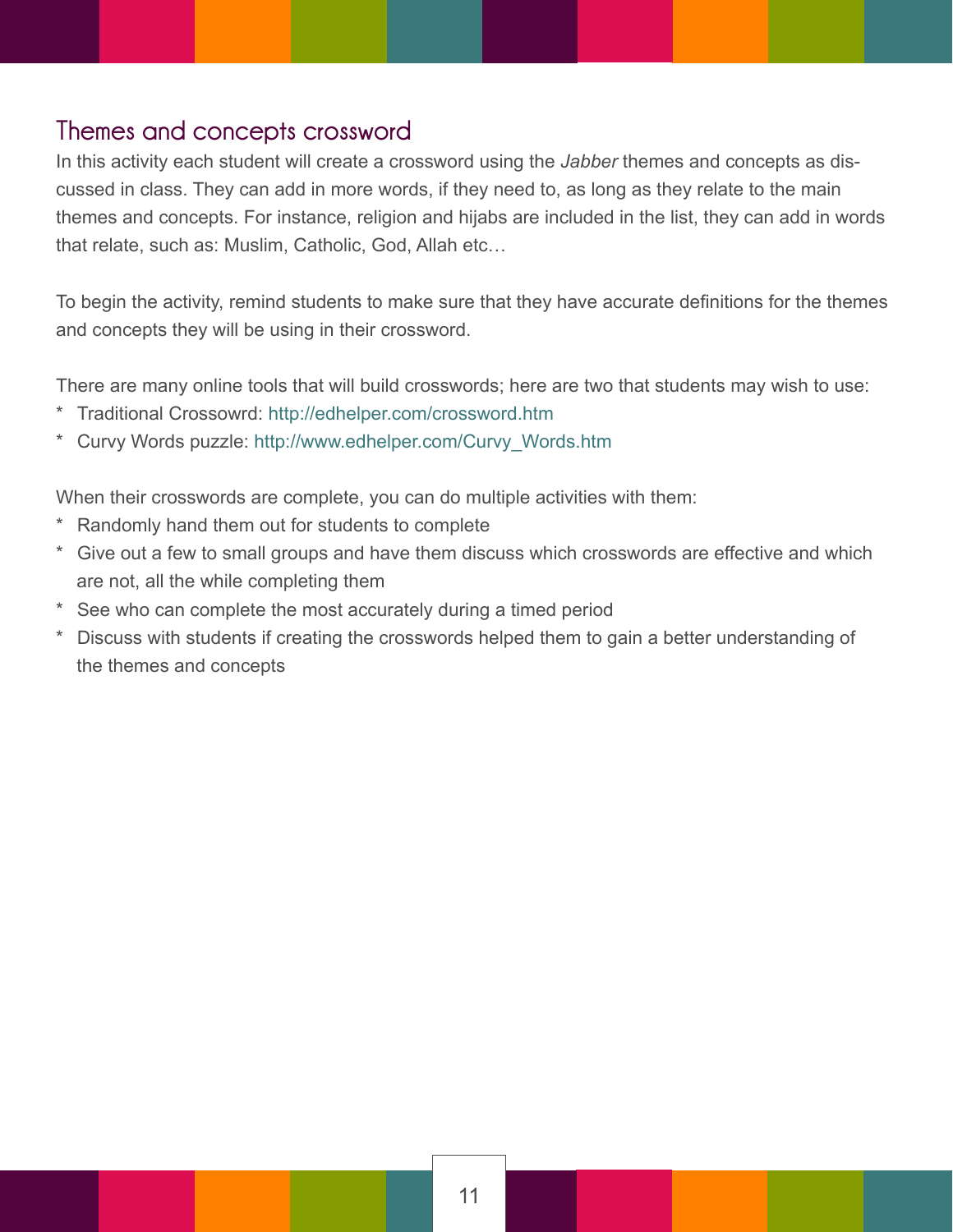#### <span id="page-11-0"></span>**World of differences**

Discuss the concepts of stereotypes, preconceived notions, and differences/acceptance by asking students to identify how they relate to, or interact with, each other.

Continue the discussion on stereotypes, preconceived notions, and differences/acceptance, by showing your students pictures of people of various races, ethnicities, sizes, appearances, socio-economic statuses etc…World of Images is a great resource for this and you can find their albums here: http://monde.ccdmd.qc.ca/albums\_partages/

While looking at the pictures, discuss with your class what their initial thoughts are of each picture.

Some questions to help the discussion get started:

- » Describe this person to the class.
- » What do you think their background or story is?
- » Where are you getting these ideas from?
- » Does anyone else in the class agree or disagree with you?

After looking at some pictures and having a discussion, ask students to consider stereotypes and preconceived notions. For this discussion, you may wish to use the Socratic Questioning Method.

If you are unfamiliar with this method, please refer to the following resources:

- Socratic Method: http://www.learnnc.org/lp/pages/4994
- Socratic Questions: http://changingminds.org/techniques/questioning/socratic\_questions.htm
- \* Using Socratic Questioning: http://serc.carleton.edu/introgeo/socratic/index.html
- \* Types of Socratic Questions: http://www.1000advices.com/guru/communication\_questions\_socratic.html

Some questions to help the discussion get started:

- » Where do these stereotypes and preconceived notions come from?
- » Can they be changed or modified?
- » How do stereotypes make people feel?
- » Is there any truth to stereotypes? How have they been developed and ingrained in us?
- » How can we look past stereotypes and see people as individuals?

12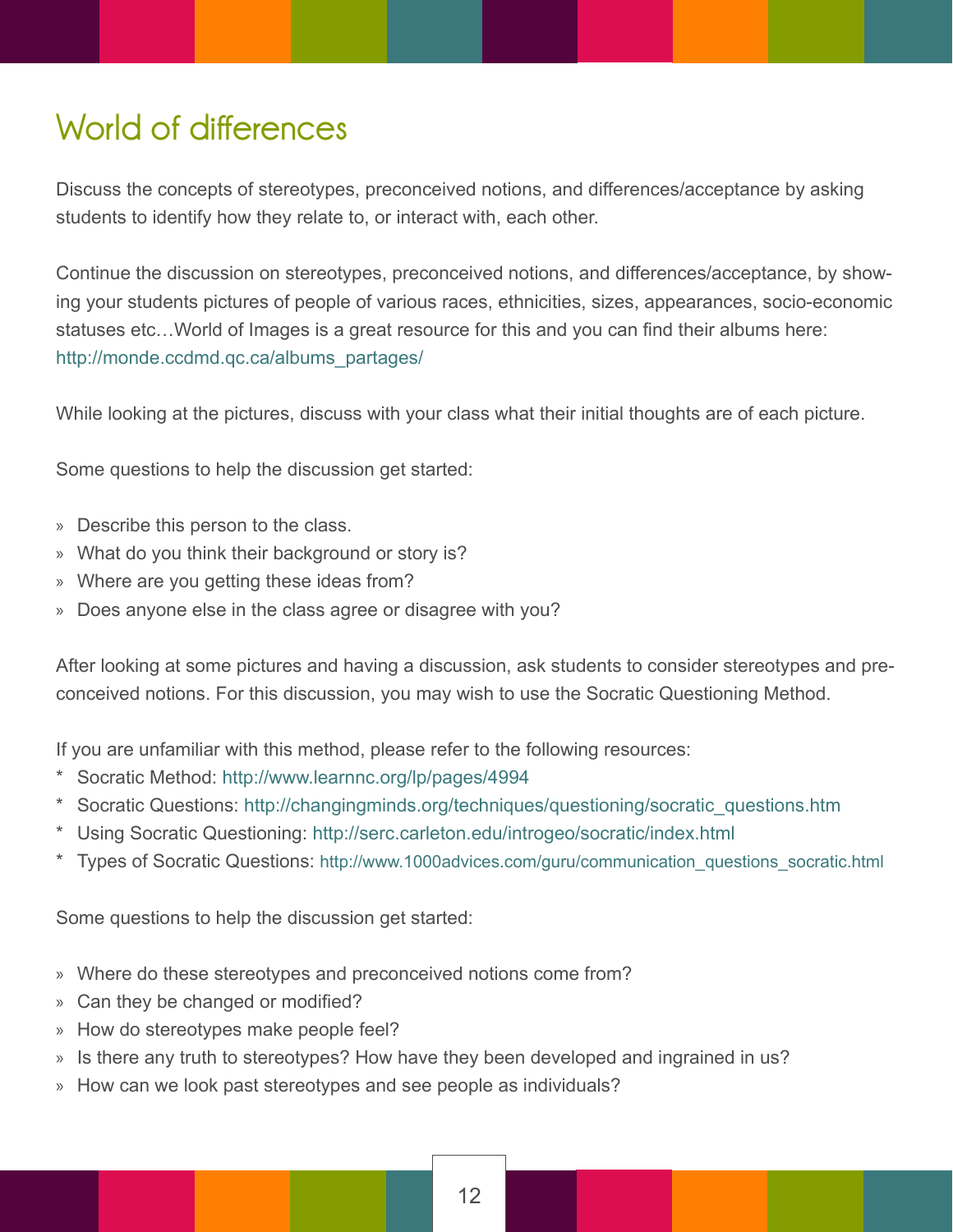<span id="page-12-0"></span>Ask students to write a journal entry (or other personal creative genre) reflecting on the discussion in class.

Some questions for them to consider when writing their entry:

- How did the discussion make them feel?
- \* Did they learn anything about themselves?
- \* What are their views on stereotypes and preconceived notions are they helpful or harmful?
- \* How do they react when someone stereotypes them?

#### **Stereotypes in action**

In small groups, ask students to prepare a skit (a couple minutes in length) describing how stereotypes can hurt and how we can move beyond them to treat all people like individuals.

After each skit, discuss the content of the performance with the class. Were students better able to understand how stereotypes can hurt once they were acting it out? Were they able to come up with better concrete ideas on how to move past them?

After the skits, ask each student to write a short essay describing their own stereotypes. Their essay should answer the following questions:

- \* What stereotypes do they possess?
- \* Where do they come from?
- \* What reason is there for them to have these stereotypes?
- \* How does lack of education promote stereotypes? How can we change that?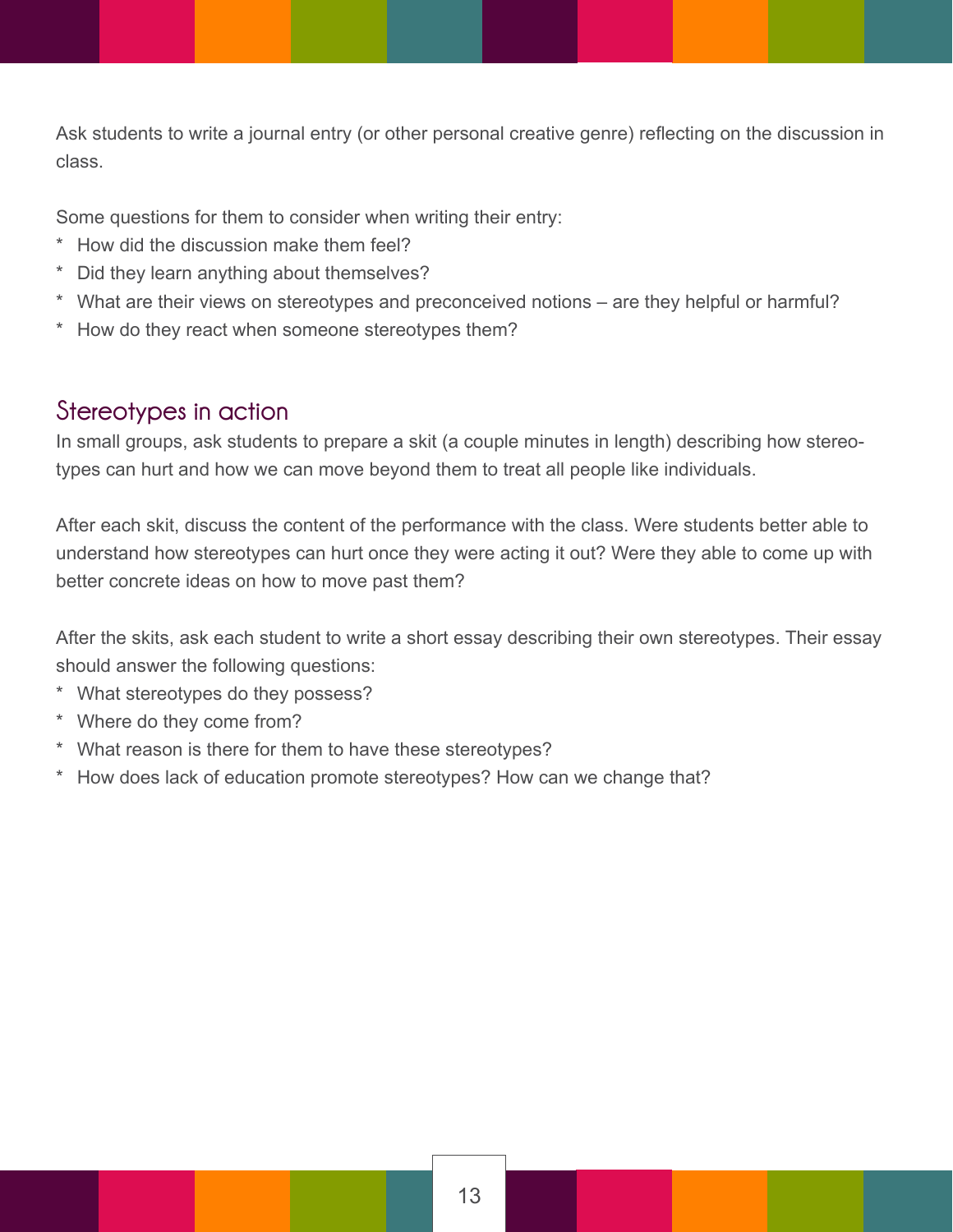#### <span id="page-13-0"></span>**Is the media to blame?**

With students in small groups, ask them to explore the role media may have in promoting and developing preconceived notions and stereotypes. To do this, they should maybe focus on one theme, for example racism or gender and then narrow it down to specific stereotypes. Once they have selected a theme and stereotypes, they can research if the media has a role in promoting or propagating them.

Each group will then record a podcast, discussing their research and their own conclusions on the topic. Some podcasting resources:

- Blabberize: http://blabberize.com/
- \* Stupeflix: http://studio.stupeflix.com/

Play the podcasts for the class and generate a discussion on what students think of the conclusions drawn by their peers.

#### **Breaking the chain**

Ask students to think of a television show, movie, video game etc… that goes against the grain and breaks stereotypes. With their example chosen, ask them to write a short paper describing how the general public and media have reacted to the show/book/game etc… and how it broke stereotypes. In their paper, they should discuss the type of feedback it received from the media. If there was a lot of negative attention and press, they should address if it is worth it to break stereotypes. Is it worth it in the short run? Is it worth it in the long run?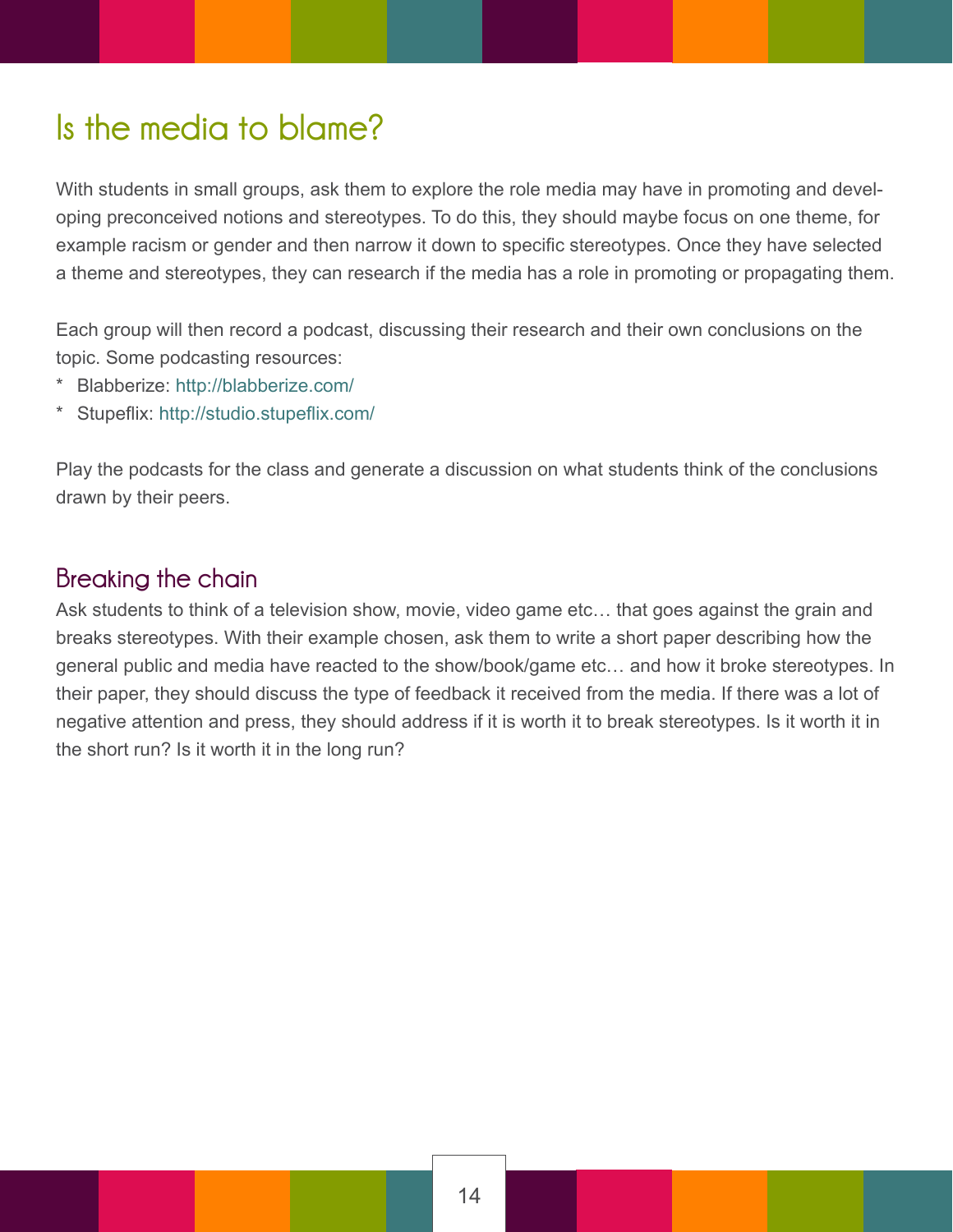#### <span id="page-14-0"></span>**Express projects**

The following are project ideas that you can give to your class without much discussion beforehand. They are straight to the point and also creative in nature.

#### **What do you think of when…?**

Begin by asking each student to create a Wordle (http://www.wordle.net/) of what they think of when they hear the word 'racism' or 'racist'. Ask students to share their Wordles with the class and have a discussion on what they share. Were they surprised by the thoughts that popped into their head? Did any of the Wordles stand out to them? Why or why not?

#### **Three writing pieces**

Using various writing styles and genres, ask students to choose three of the concepts previously discussed in class. Once they have their chosen three, they will then write a different creative, thoughtprovoking, and unique piece for each one of them. For instance if someone chose abuse, perhaps they would write a fictional diary entry from the perspective of the abuser or for stereotypes, perhaps they would write a magazine article about how movies are full of stereotypes and the impact that has on teens. They should hand in their work in a portfolio.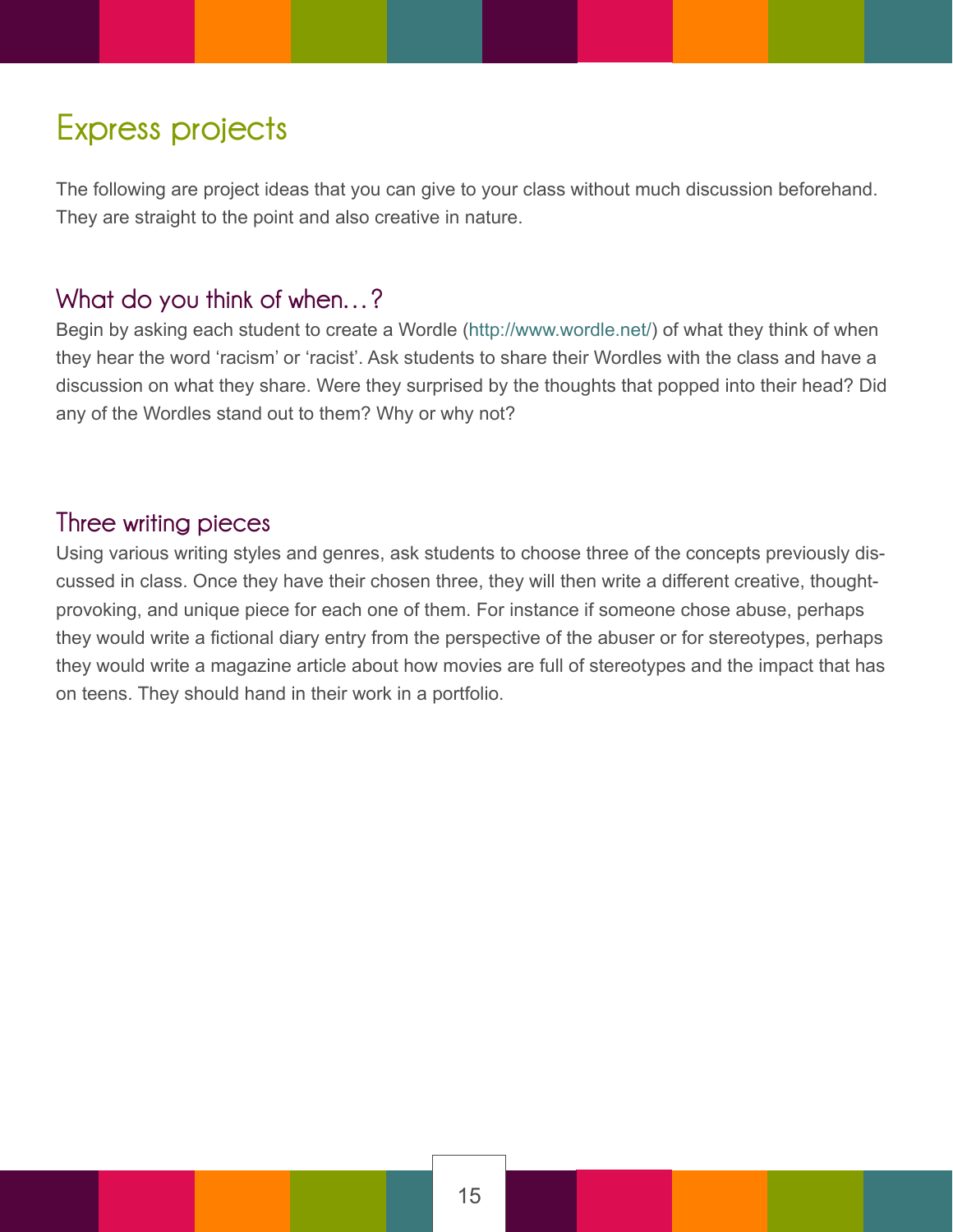## <span id="page-15-0"></span>**After** *Jabber*

The **After** *Jabber* section gives students the opportunity to apply the themes and concepts discussed in the **Before** *Jabber* section. Whereas the first section dealt mainly with students reflecting upon their own thoughts and opinions while gaining knowledge and understanding of terms they may not be familiar with, this second section will see them applying that information and knowledge.

The activities and projects in this section will help guide students into going more in-depth on some topics (tolerance, abuse etc…), trying to come up with solutions on how to move past stereotypes and prejudices and also thinking about what kind of society Canada is and what kind of society they would like it to be. There are also activities related directly to the play *Jabber*, which will help students to tie the two sections together.

#### **Quebec Competencies**

| <b>Cross-Curricular</b><br>$^\star$ |          | Uses information and communication technologies                |
|-------------------------------------|----------|----------------------------------------------------------------|
|                                     | $\ast$   | Cooperates with others                                         |
|                                     | $^\star$ | Uses creativity                                                |
|                                     | $\ast$   | Communicates appropriately                                     |
|                                     | $^\star$ | Adopts effective work methods                                  |
| Language Arts                       | $^\star$ | Uses language/talk to communicate and to learn                 |
|                                     | $^\star$ | Produces texts for personal and social purposes                |
| <b>Contemporary World</b>           | *        | Interprets a contemporary world problem                        |
|                                     | $^\star$ | Takes a position on a contemporary world issue                 |
| Drama                               | $\ast$   | Creates dramatic works                                         |
|                                     | $\ast$   | Performs dramatic works                                        |
| <b>Ethics and Religious Culture</b> | $\ast$   | Demonstrates an understanding of the phenomenon of<br>religion |
|                                     |          |                                                                |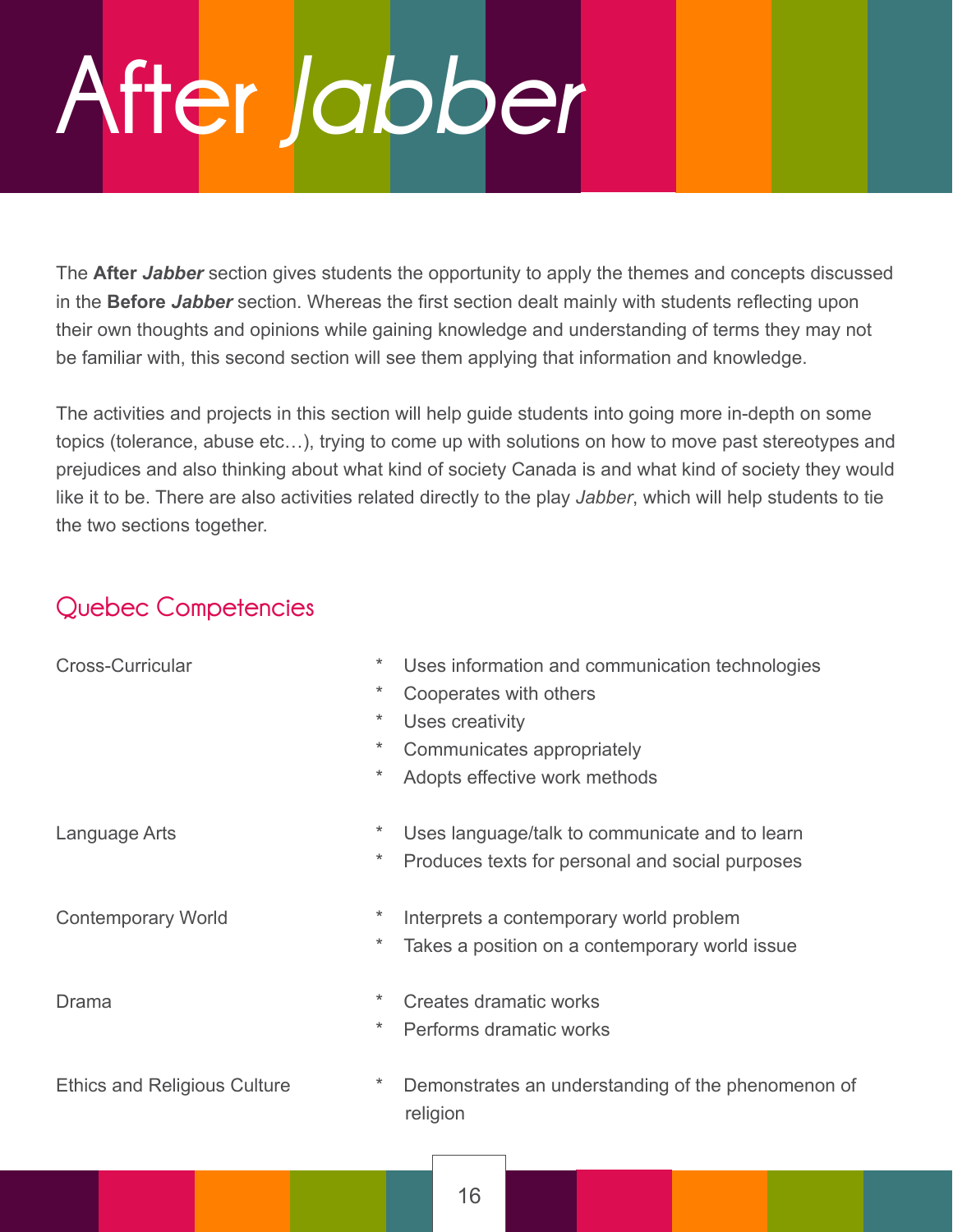#### <span id="page-16-0"></span>**What is a Jabber?**

Discuss *Jabber* with your students to see what they think about the play.

Some questions to help the discussion get started:

- » What was the general feeling of the play?
- » What does the title of the play mean?
- » What types of reactions did you have to the play? Did it seem realistic?
- » Did any scenes or moments in the play stand out? Why or why not?
- » What do you think of Fatima? Her family?
- » What do you think of Jorah? His family?

Before asking students to write a critique of the play, have a brainstorming session on elements critical to a play critique. Some of the major elements are:

- **Basic Information**
- **Script**
- **Acting**
- \* Costume and Set Design
- \* Characters
- \* Final Thoughts

Ask each student to write their own play critique making sure to focus on the elements of a play critique in their final paper.

#### **Analysis: Jorah**

Ask students to write a character analysis on Jorah but there's a twist!

Students will choose any writing style, genre or medium that they like and will be as creative as possible. It's important for students to remember not to judge the character but rather to analyze the character, by focusing on all aspects of who the person is, therefore they should focus on both Jorah's positive and negative attributes.

Some examples:

- A letter to the editor defending Jorah based on his home-life
- \* A poster with pictures and words describing Jorah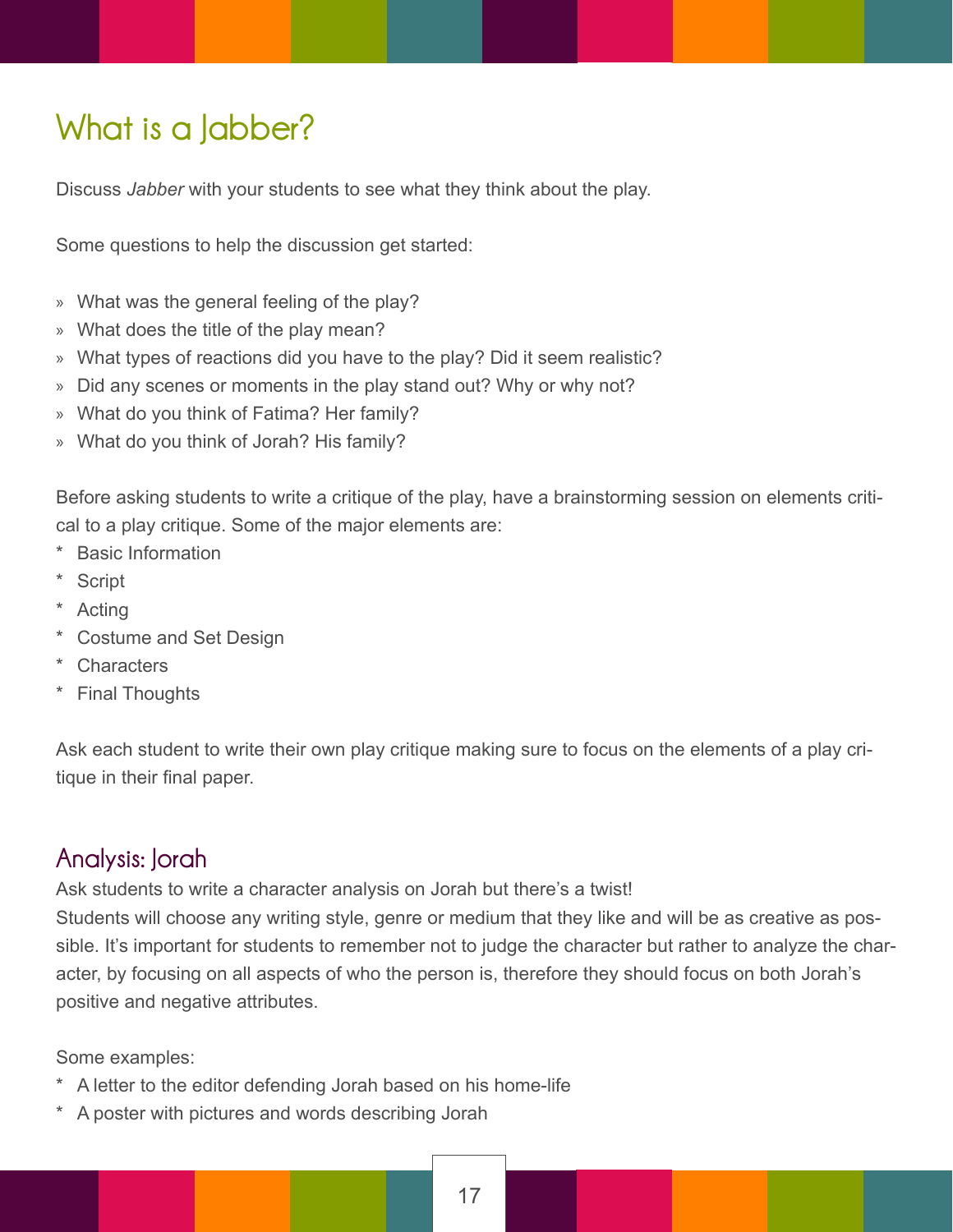#### <span id="page-17-0"></span>**Analysis: Fatima**

Ask students to write a character analysis of Fatima, but what's the twist? Students will write their character analysis as a blog entry or a letter from the perspective of either her mother or father. Again, remind students that when analyzing a character, they are not judging that character or infusing their personal opinions into the analysis but rather remaining objective by focusing on Fatima's negative and positive attributes, in order to write a full and well-rounded analysis.

#### **Themes and concepts independent projects**

Brainstorm *Jabber* related-project ideas based on the themes and concepts of the play, (as previously discussed) with your students. For each idea that comes up, discuss the project and its various components.

When the brainstorming is complete, ask each student to choose one project that they would like to produce. Discuss with your students your expectations in terms of curriculum, goals, and how their projects may go about meeting these expectations. Once students understand what is expected of them, they will then write up a proposal page outlining the project, including a deconstruction of each task and associated deadlines for your approval.

With their project approved, they can now go about producing it. Each student should also include at least one written piece that demonstrates their understanding of the play, a character from the play, a theme from the play etc…

Depending on the nature of the projects, it may be fun to share them with the class.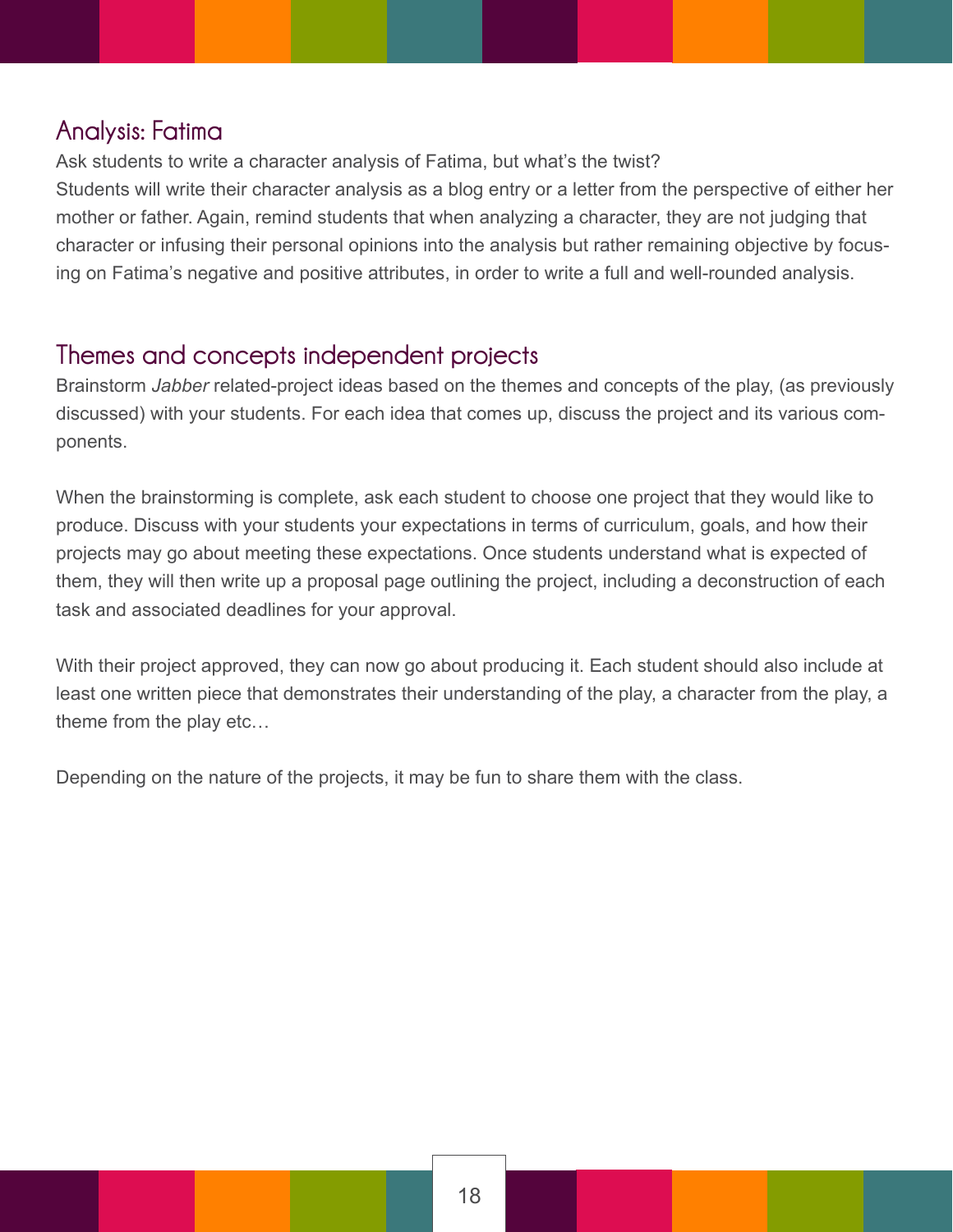#### <span id="page-18-0"></span>**What would you do?**

With students in small groups, and using the themes and concepts from the play, ask students to create and perform a short scene describing how they would respond to the situation. For instance, how would someone respond if someone asked them if they were able to play soccer because they wore a hijab? Or how would a girl who wears a hijab deal with being asked by a boy to show him her hair? The scenarios that students come up with do not have to be ones directly from the play, rather they should focus on using the themes and concepts from the play to create their scenarios.

Assign each group a different scenario and after each scene is presented, discuss the different ways to respond to the situation.

Then ask each student to write up a scenario and place each one in a hat or a bag. Each student will randomly pull one out of the hat/bag and will write a short story on how they would respond or deal with the situation.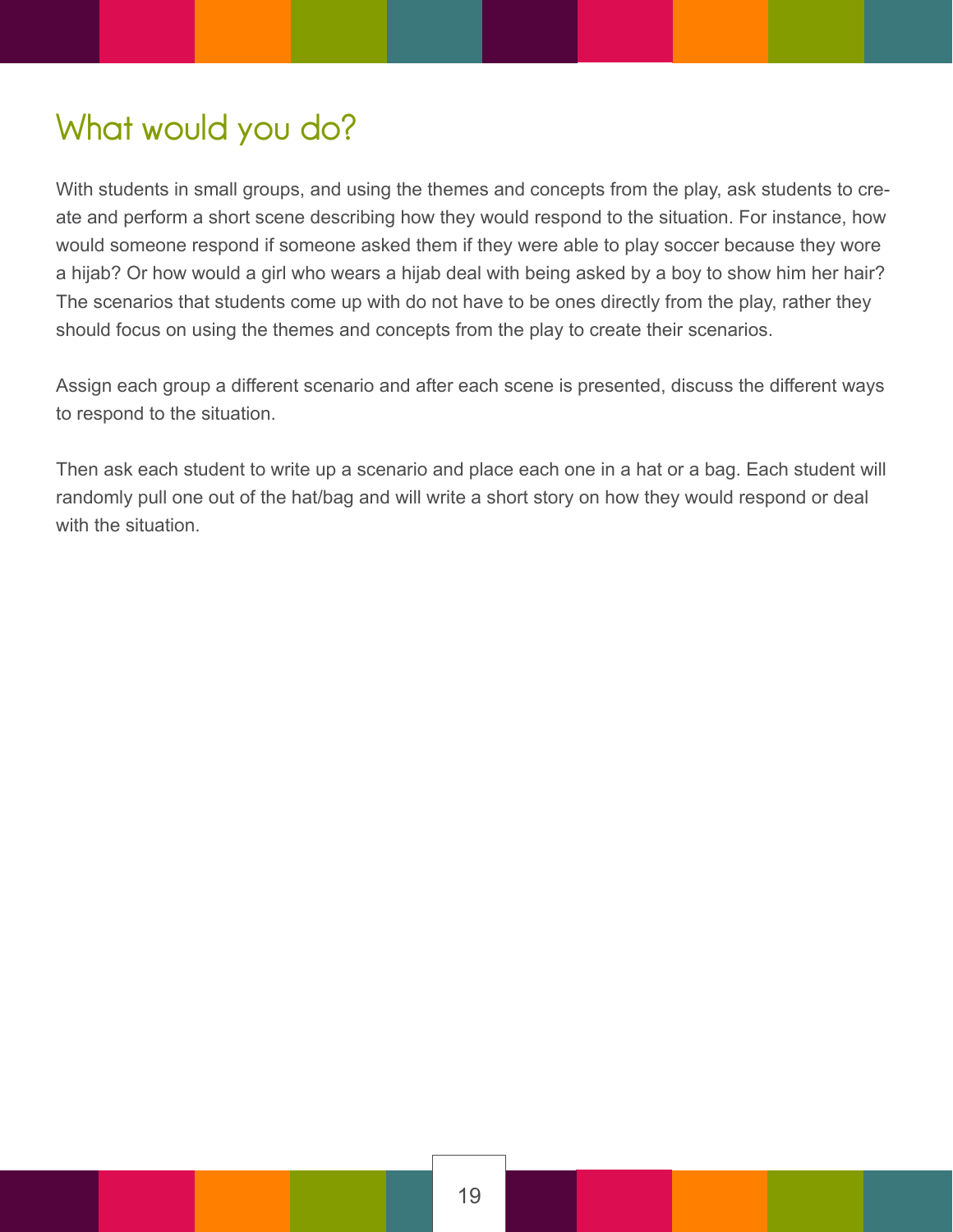#### <span id="page-19-0"></span>**We are the Jabbers**

Discuss the term 'jabber' as used in the play *Jabber* with your students.

Some questions to help the discussion get started:

- » What do you think of the Muslim girls in the play calling themselves 'jabbers'?
- » Why did they call themselves that?
- » Was it to be self-deprecating? Was it because they are unhappy having to wear a hijab? Or perhaps proud to wear the hijab?
- » What would happen if someone outside of their faith called them a jabber?
- » Can you name other ways people choose to express their faith (i.e. not cutting one's hair, yarmulka, a cross on jewelry etc...)?
- \* What about permanent forms of expression, such as tattoos? What compels people to do this?

Discuss the hijab and other religious apparel with your students.

Some questions to help the discussion get started:

- » Can you name any types of religious apparel or items that people wear?
- » What are the reasons people have for wearing religious items?
- » Are they worn by choice or due to familial or societal pressure? Is that good or bad?
- » Was it Fatima's choice to wear the hijab?
- » Would you wear something for religious purposes because you wanted to express your faith?
- » Would you wear something for religious purposes because your family or community told you that you should?

After the discussion, students can choose one of the following two project ideas (or they can create and discuss their own project idea with you based on the conversation had in class).

#### **Option 1:**

Research various religious clothing, and/or artifacts from one religion of your choosing. The religion that you choose to research and write about does not have to be mainstream (i.e. can be a sect or cult); so long as there are religious apparel items or artifacts for you research.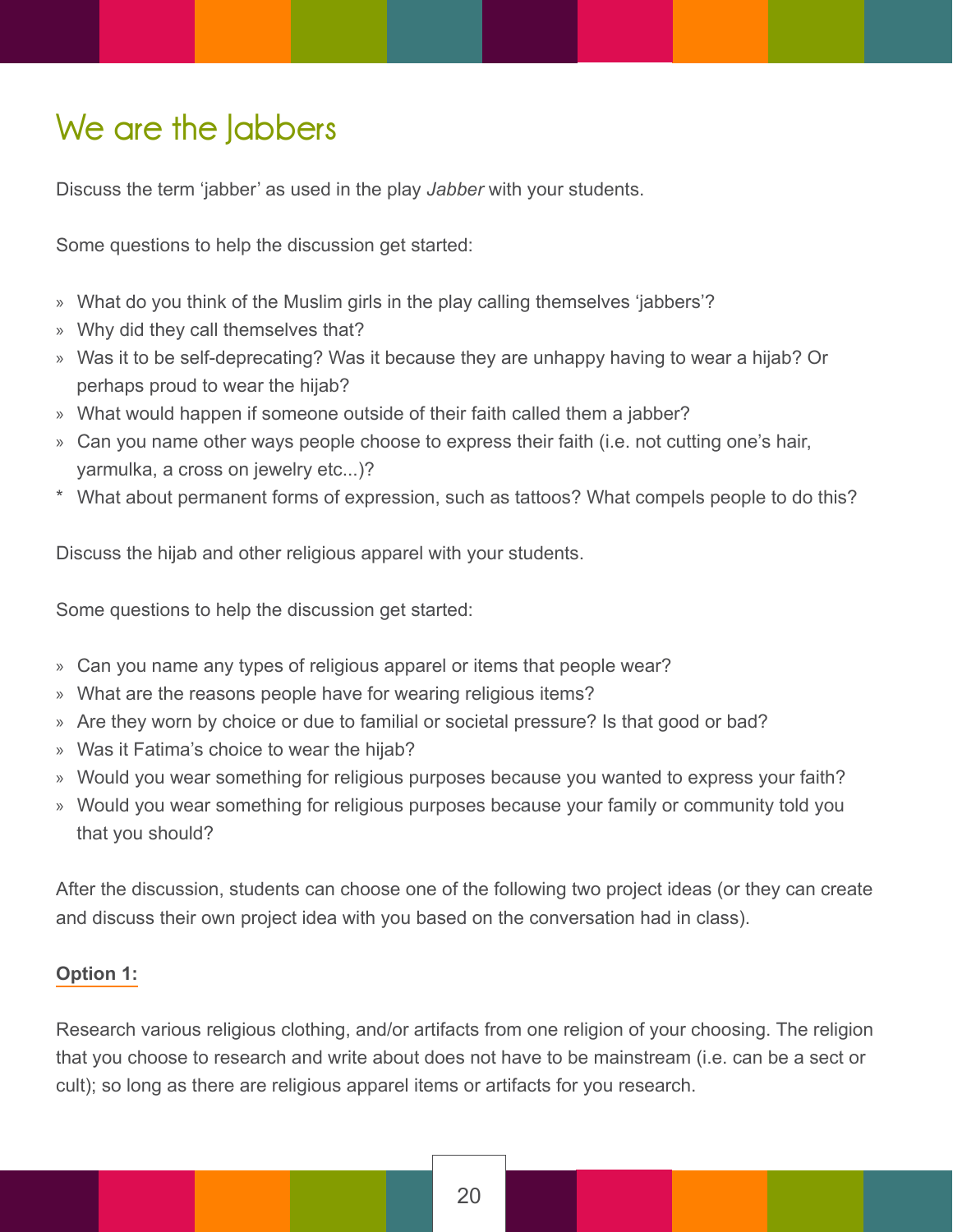Your final paper should include the following:

- \* Description and short background of the religion
- \* Description of the religious clothing or artifacts that you researched
- \* Pictures of the researched items
- \* Why you chose to research this religion

#### **Option 2:**

Research similarities of religious apparel or artifacts between multiple religions, for instance, perhaps there are similarities between what a Catholic nun wears and what a Muslim woman wears. To keep your research simple, you should only focus on two religions and choose a few items to focus your research on.

Your final paper should include the following:

- \* Description and short background on the religions
- \* The religious apparel or artifacts that you researched and the similarities between them
- Pictures of the researched items
- \* In your conclusion, answer the following question: Do people realize the similarities between the religious apparel and/or artifacts that you researched? If not, how would people react to finding this out?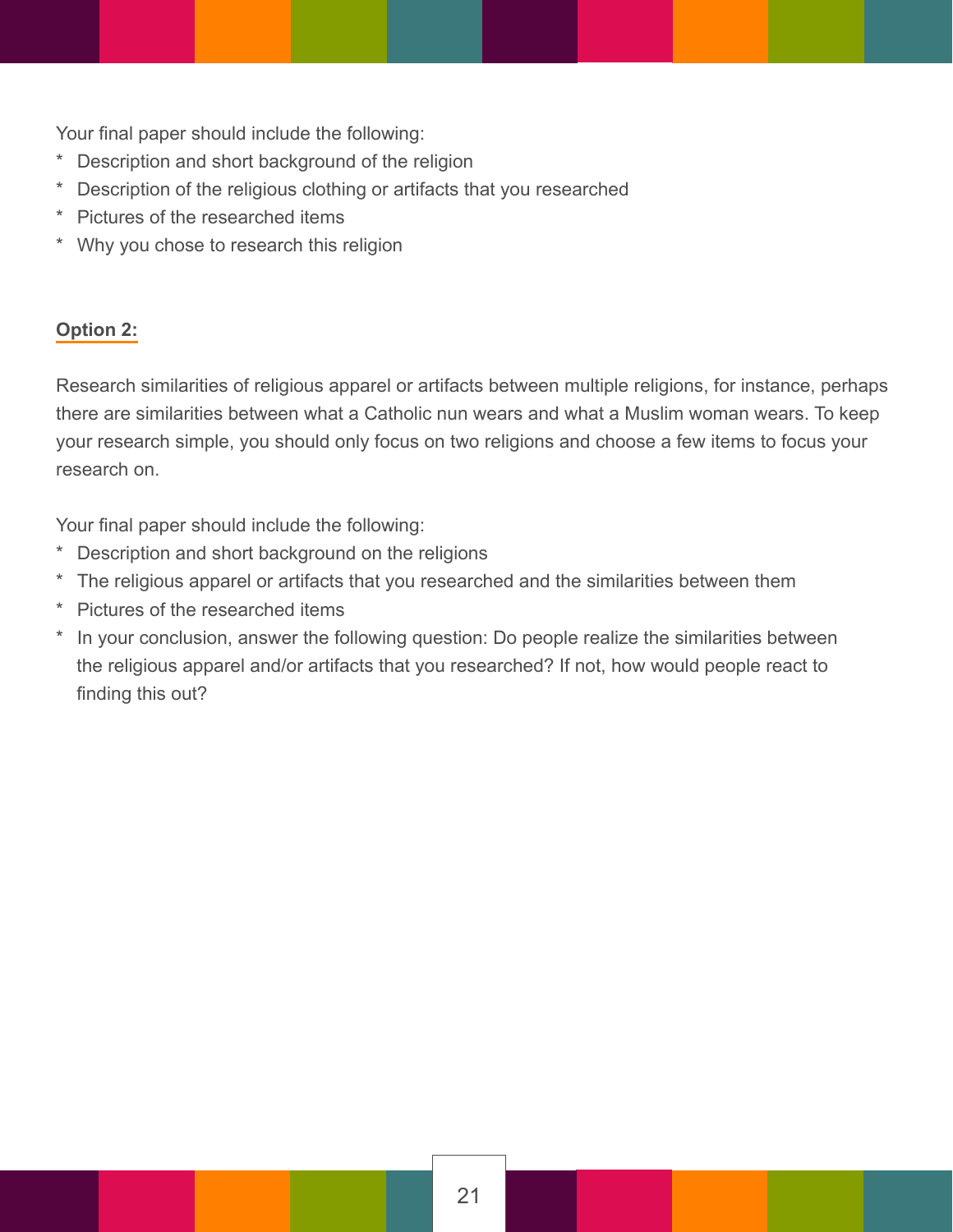#### <span id="page-21-0"></span>**Tolerance and hate**

Discuss the concepts of tolerance and hate with your students and how they relate to the play *Jabber.*

Some questions to help the discussion get started:

- \* Why do some people hate people that are different from them?
- \* What causes this type of attitude and behaviour? How do we end it?
- \* If there is only a thin line between love and hate, what does that say about people who hate others based on prejudices?
- \* How do people develop prejudices? Where do they come from?
- \* Why are tolerance, education, and open-mindedness important to society? To a person's indi vidual mental health?
- \* How do we teach and promote tolerance and understanding instead of hatred and divisiveness?
- \* How should we teach and promote tolerance and understanding instead of hatred and divisiveness?

Brainstorm ideas on how to educate and promote tolerance and understanding with your students. Once the brainstorming session is complete, randomly assign students to small groups where they will develop a learning plan on how to teach tolerance, acceptance, and understanding.

Each group should hand in a detailed outline of each activity that they have created for their toolkit. Choose the best idea(s) from each group and ask them to develop the activities so that you may incorporate them into the class curriculum.

After teaching their activities, discuss with students if their activities were useful in promoting tolerance, acceptance, and understanding. Why or why not? Did they learn anything that may change their minds?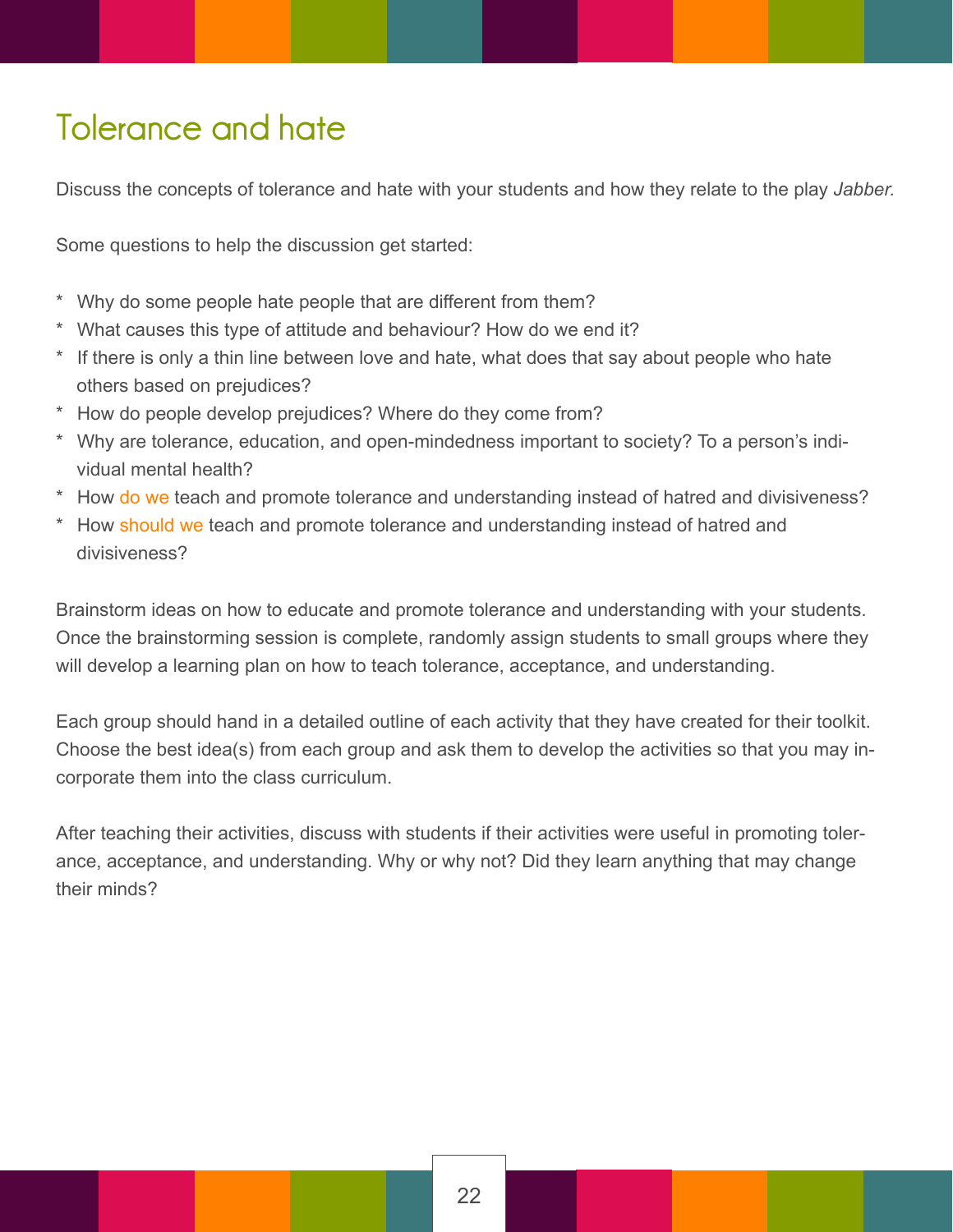#### <span id="page-22-0"></span>**Educating about abuse**

In *Jabber*, we learn that Jorah comes from an abusive household. With your class, discuss abuse; the different types of it, the abuse cycle, how to get help etc…

Some questions to help the discussion get started:

- » What is abuse?
- » What types of abuse are there?
- » Can abuse happen in any type of relationship? Please elaborate on the different types of relationships and abuse (i.e. elderly abuse, child etc…)
- » Can racism be a type of abuse? Why or why not?
- » What is the abuse cycle?
- » How can we end abuse?

Some resources to help the discussion:

- \* The Cycle of Abuse http://www.heart-2-heart.ca/women/page5.htm
- \* Domestic Violence and Abuse http://www.helpguide.org/mental/domestic\_violence\_abuse\_types\_signs\_causes\_effects.htm
- \* Domestic Violence Government of Manitoba http://www.gov.mb.ca/justice/domestic/cycleofviolence/index.html
- \* Forms of Abuse http://www.devon.gov.uk/index/socialcare/adult-protection/appg/ap-alert-guide/ap-alert6.htm

After the discussion, ask students to form small groups. Each group will be tasked with creating a media campaign to educate people about a specific type of abuse (preferably ones that teenagers would deal with) and how to break the cycle and get help. For instance, one group may focus on family violence, another on dating violence etc…

Each group will write up an extensive media plan and produce one or two samples to submit with their final project. Ask the groups to share their plans and samples with the class and hopefully an organic discussion on how to educate about abuse and break the cycle will emerge.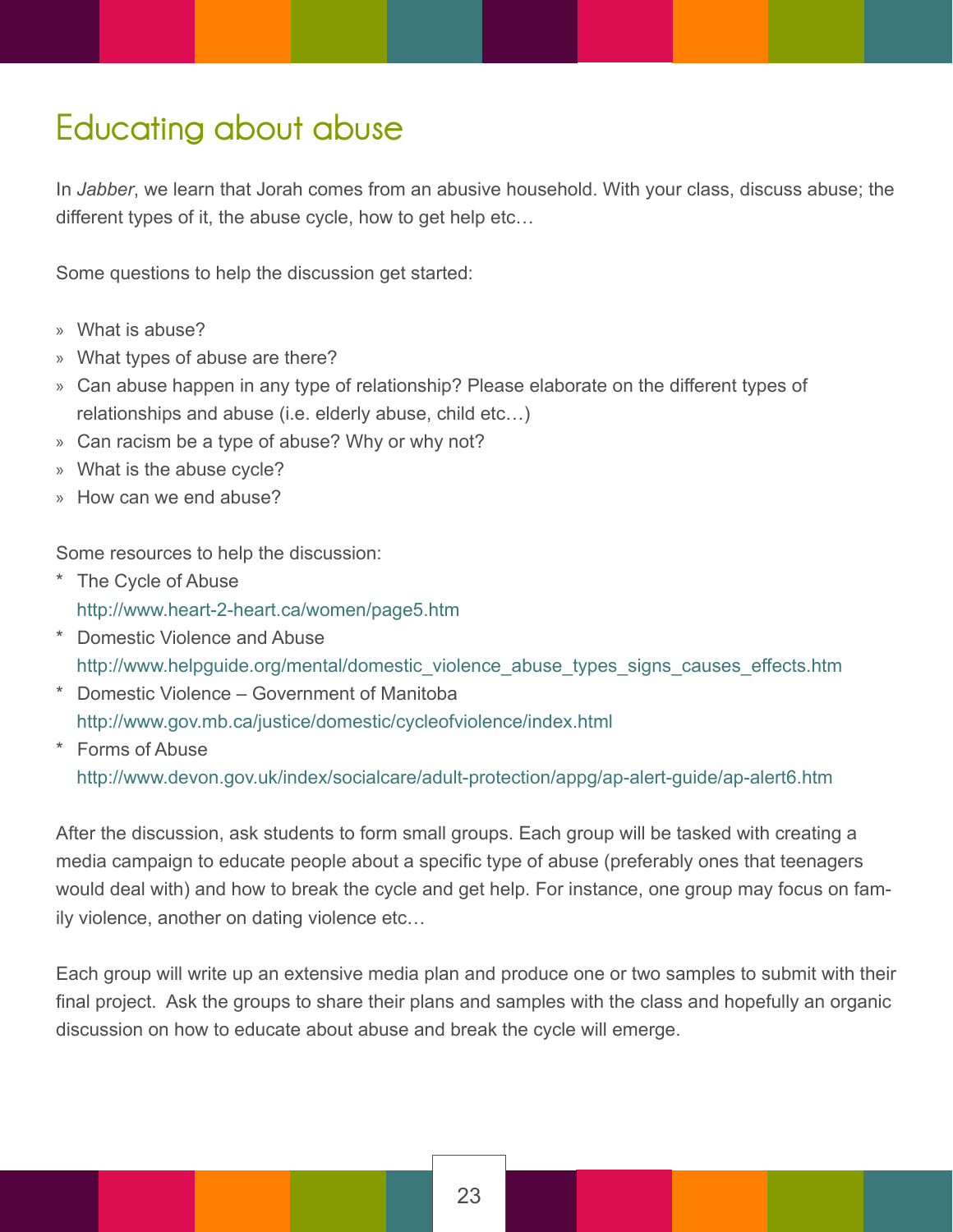#### <span id="page-23-0"></span>**The Charter project**

Canada's Charter of Rights and Freedoms celebrated its 30th anniversary on April 17th, 2012. Our Charter is the envy of the world and

> "*is founded on the rule of law and entrenches in the Constitution of Canada the rights and freedoms Canadians believe are necessary in a free and democratic society. It recognizes primary fundamental freedoms (e.g. freedom of expression and of association), democratic*  rights (e.g. the right to vote), mobility rights (e.g. the right to live  *anywhere in Canada), legal rights (e.g. the right to life, liberty and security of the person) and equality rights, and recognizes the multicultural heritage of Canadians. It also protects official language and minority language education rights. In addition, the provisions of section 25 guarantee the rights of the Aboriginal peoples of Canada.*"

Taken from: http://www.pch.gc.ca/pgm/pdp-hrp/canada/frdm-eng.cfm

Discuss the Charter of Rights and Freedoms with your class. If you and your students would like to read the Charter before the discussion: http://laws-lois.justice.gc.ca/eng/charter/page-1.html

Some questions to help the discussion get started:

- » What is the Charter of Rights and Freedoms?
- » What information is in Charter?
- » What is the purpose of the Charter?
- » Why is our Charter the envy of the world? Is it still the envy of the world?
- » Does our Charter define us as Canadians?
- » Can you link the Charter and this discussion to the play *Jabber*?

After the discussion, each student will write an essay focusing on the following:

- What does the Charter say?
- Background of the Charter- how it came to be, how old it is etc...
- Choose one clause in the Charter, describe it, and explain how it is or is not relevant today
- \* Should we be proud of our Charter? Why or why not?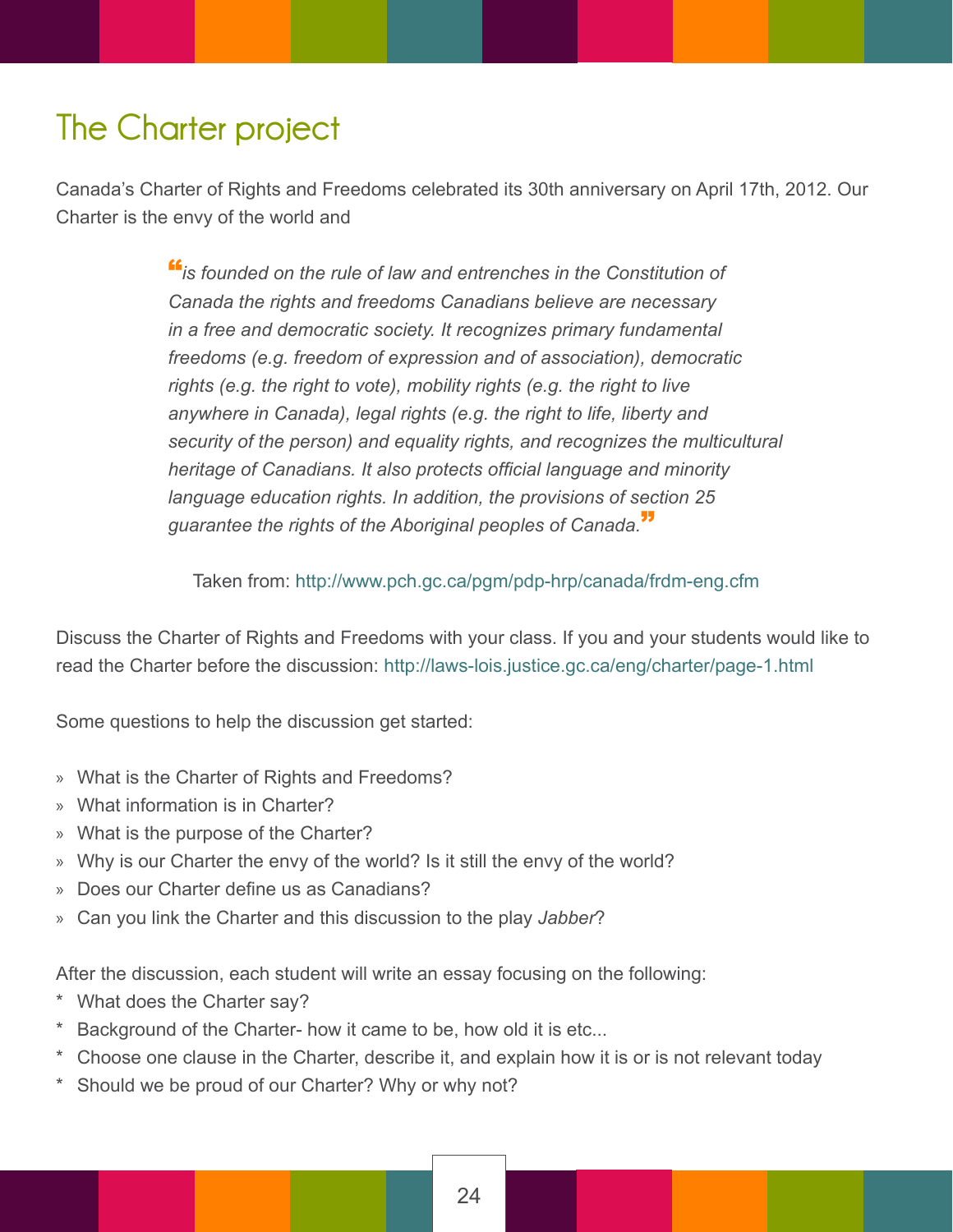- <span id="page-24-0"></span>\* Why does it make us the envy of the world? Or maybe it is no longer the envy of the world?
- \* Does it define us as Canadians? Why or why not?

Once students have an understanding of the Charter, move on to discussing Canadian society

Some questions to help the discussion get started:

- » Is Canada a cultural melting pot or a mosaic? Discuss.
- » What should Canada be?

Ask students to then write an opinion essay on what they think Canada is (a cultural melting or a mosaic) and if that is good or bad. What should Canada be? They should support their opinions based on their previous research paper on the Charter.

#### **Other Charters?**

In small groups, ask each group to choose another country and to research how they protect their citizen's equality. Is it better or worse than Canada's Charter? Why or why not?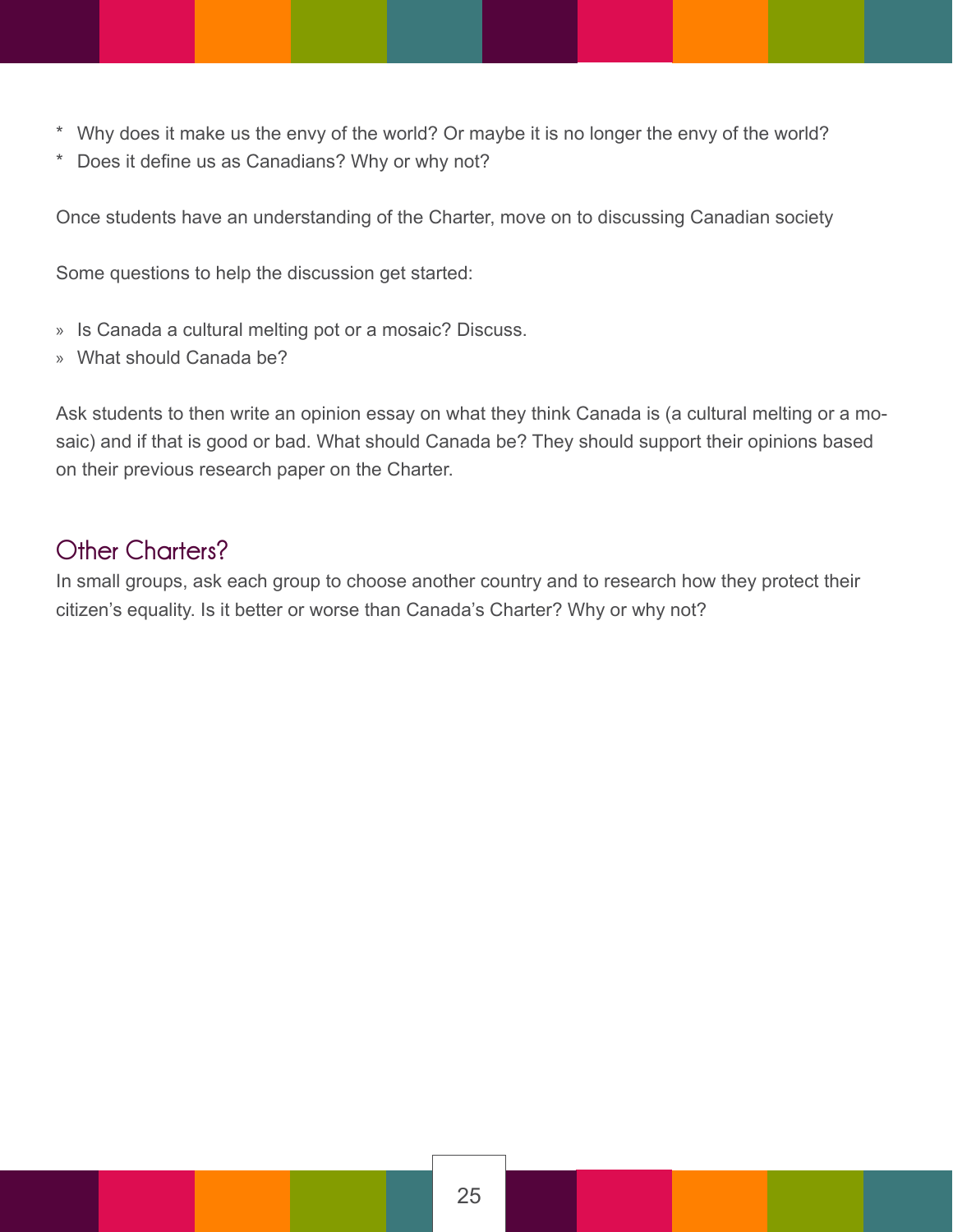#### <span id="page-25-0"></span>**Express projects**

The following are project ideas that you can give to your class without much discussion beforehand. They are straight to the point and for the most part creative in nature.

#### **What happens next?**

What happens next for Jorah and Fatima? Individually, students will each choose a character from the play and write a short story about what happens to them in the future. They can choose to set their short story one year from now, five years now, twenty years from now etc…

#### **Nature and nurture**

The concepts of nature and nurture were previously discussed before attending *Jabber*. Bring the discussion back to your class, but this time focus on how they relate to Fatima and Jorah. After the discussion, ask students to write about nature vs. nurture by focusing on one of the characters from the play.

They should try and answer the following questions in their paper:

- Define nature and nurture in the context of *Jabber* and how it relates to Jorah or Fatima.
- How does nature and nurture influence people?
- \* Does one have more influence than the other- why do you think that?
- \* Was the character's behaviour a product of nature or nurture? Defend your position.

#### **Opinion essay #1**

In the play, Jorah says the following to Fatima:

#### "People aren't always what you think they are"

What does he mean by this? Ask each student to write an opinion essay on what he means and whether they agree or disagree with his statement.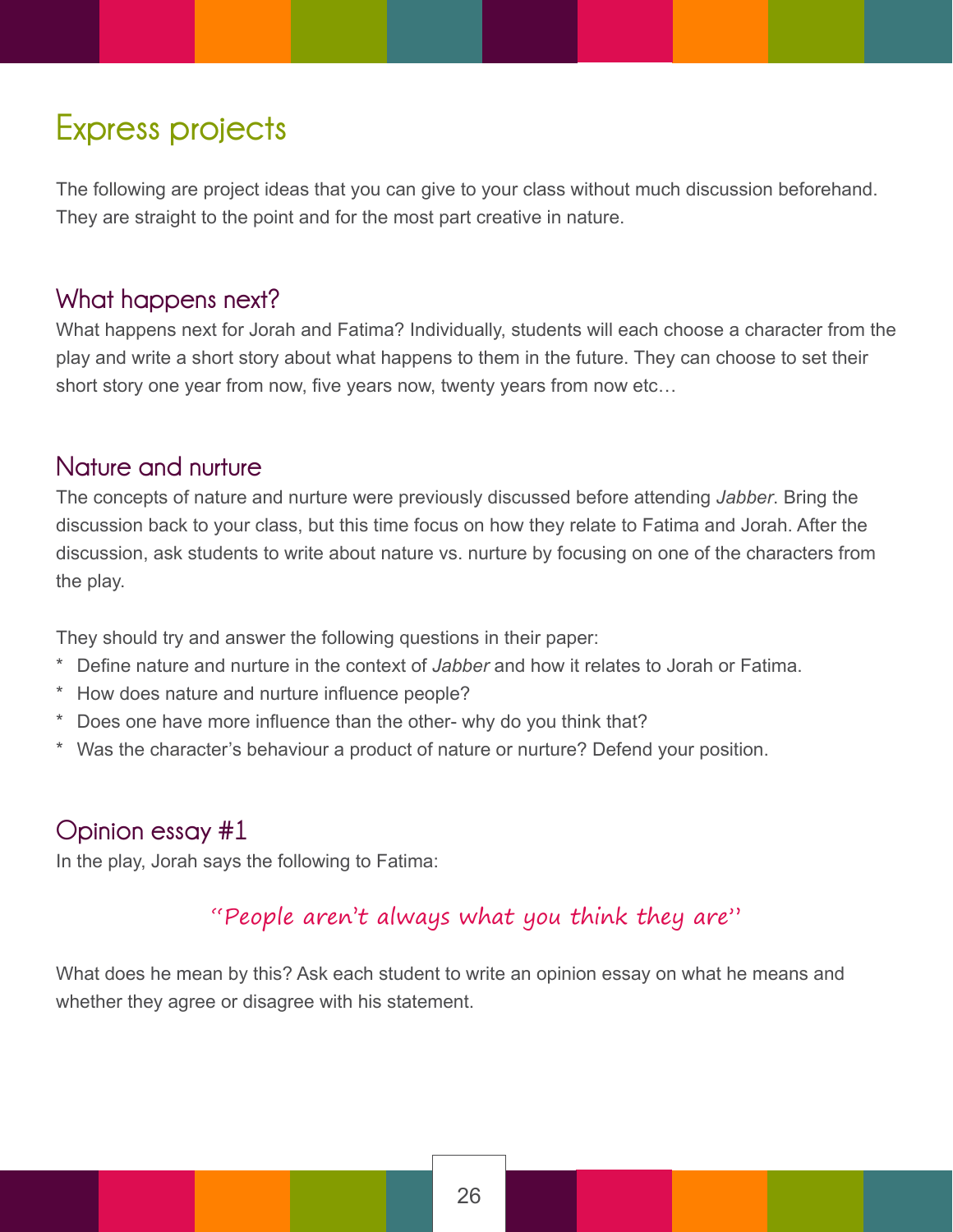#### <span id="page-26-0"></span>**Opinion essay #2**

When speaking about his dad to Fatima, Jorah says the following:

#### "He told me sometimes people do things they really regret"

Do you agree or disagree with that statement? Ask students to write an opinion essay defending their position by using real-life experiences to support their position.

#### **Jorah's view**

Using any creative writing genre, ask students to write from Jorah's perspective his view on his life. They can choose any point in Jorah's life. Perhaps he's 50yrs old now, looking back on what he was like as a teenager. Or perhaps he's 22yrs old, in therapy, trying to figure out his life. Students can be as creative and imaginative as they like with this assignment.

#### **Fatima's view**

Using any creative genre, ask students to write from Fatima's perspective her view on her life. They can choose any point in Fatima's life. Maybe she decided to no longer wear a hijab, how did she make this decision? What was her family's reaction to it? Maybe she decided to move back to the Middle East – is she happier there? Or maybe she has written a diary entry on how she removed her hijab for Jorah and she is explaining her decision. Students can be as creative and as imaginative as they like with this assignment.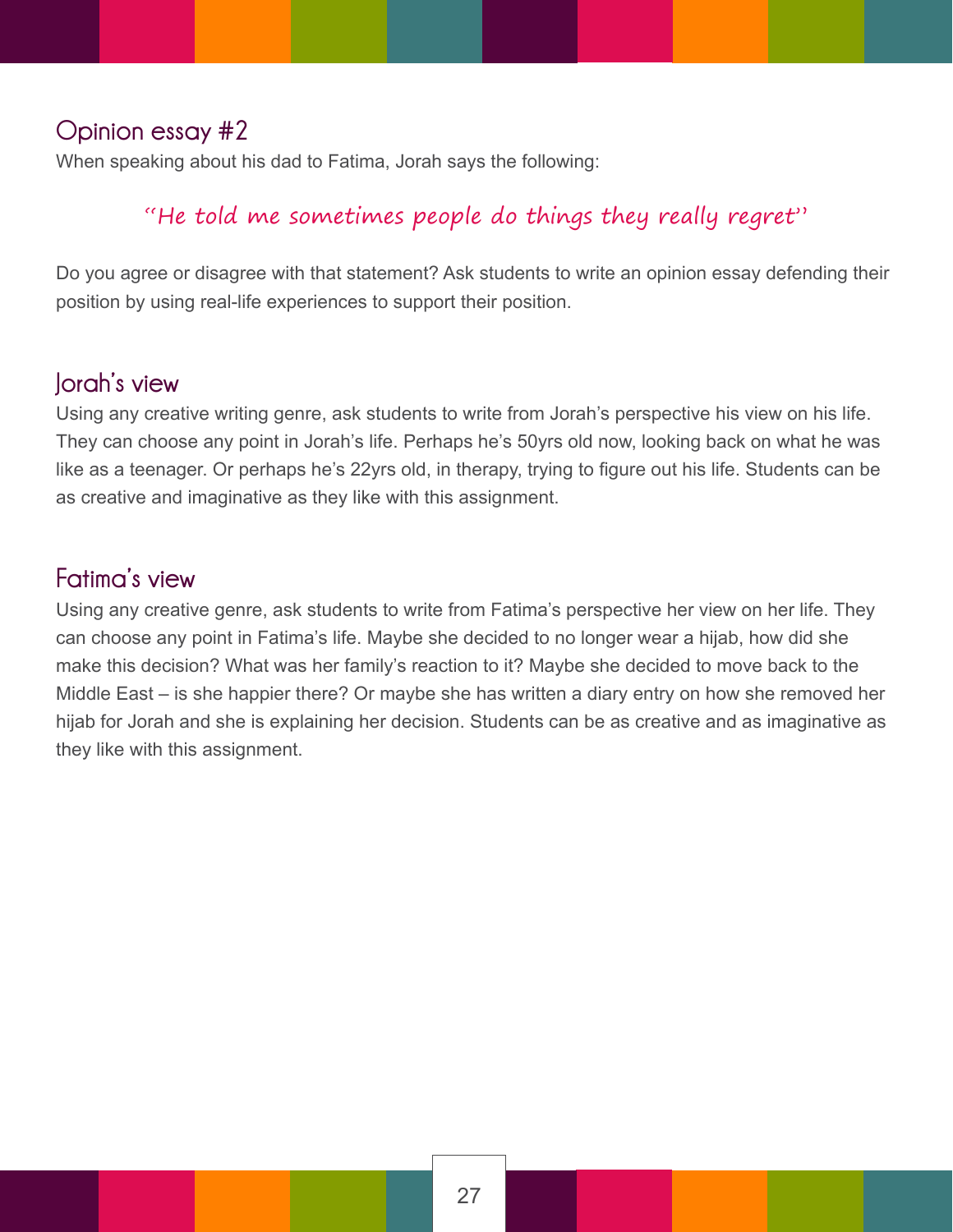#### <span id="page-27-0"></span>**Appendix A**

Discuss the following themes and concepts found in Jabber. As you go through the list, make notes on the meaning of the words or relevant examples.

Religion:

Hijab:

Abuse:

Tolerance:

Bullying:

Fundamentalism:

Racism:

Discrimination:

Ethnicity:

Diversity: